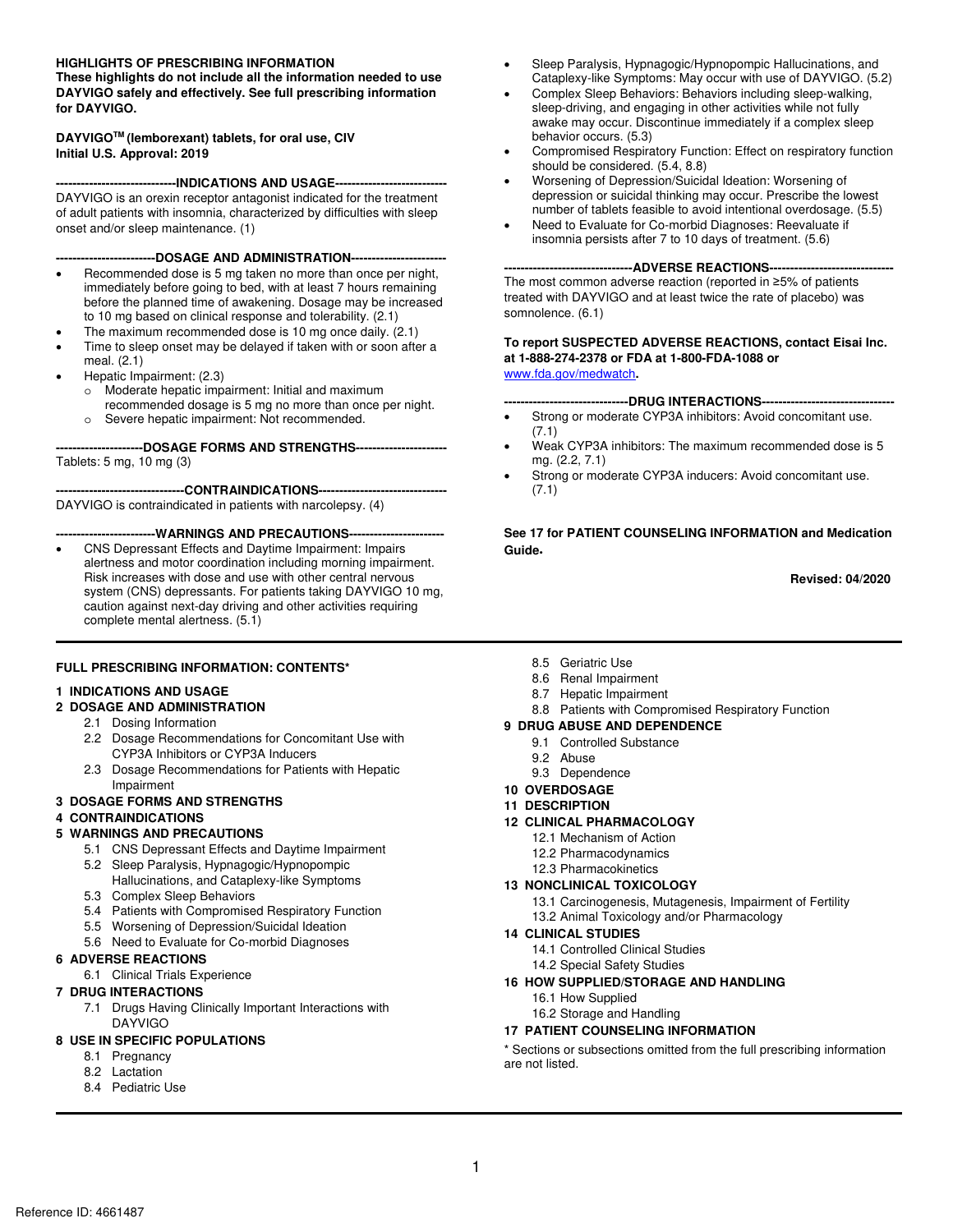# **FULL PRESCRIBING INFORMATION**

# **1 INDICATIONS AND USAGE**

DAYVIGO is indicated for the treatment of adult patients with insomnia, characterized by difficulties with sleep onset and/or sleep maintenance *[see Clinical Studies (14.1)]*.

# **2 DOSAGE AND ADMINISTRATION**

#### $2.1$ **2.1 Dosing Information**

The recommended dosage of DAYVIGO is 5 mg taken no more than once per night, immediately before going to bed, with at least 7 hours remaining before the planned time of awakening. The dose may be increased to the maximum recommended dose of 10 mg based on clinical response and tolerability. Time to sleep onset may be delayed if taken with or soon after a meal *[see Clinical Pharmacology (12.3)].* 

# **2.2 Dosage Recommendations for Concomitant Use with CYP3A Inhibitors or CYP3A Inducers**

# Co-administration with Strong or Moderate CYP3A Inhibitors

**2.2 Dosage Recommendations for Concomitant Use with CYP3A Inhibitors or CYP3A**<br> **Co-administration with Strong or Moderate CYP3A Inhibitors**<br> **Co-administration with Strong or Moderate CYP3A Inhibitors**<br> **Avoid concomitan** Avoid concomitant use of DAYVIGO with strong or moderate CYP3A inhibitors *[see Drug Interactions (7.1), Clinical Pharmacology (12.3)].* 

## Co-administration with Weak CYP3A Inhibitors

The maximum recommended dosage of DAYVIGO is 5 mg no more than once per night when coadministered with weak CYP3A inhibitors *[see Drug Interactions (7.1), Clinical Pharmacology (12.3)].* 

#### Co-administration with Strong or Moderate CYP3A Inducers

Avoid concomitant use of DAYVIGO with strong or moderate CYP3A inducers *[see Drug Interactions (7.1), Clinical Pharmacology (12.3)].* 

# **2.3 Dosage Recommendations for Patients with Hepatic Impairment**

The maximum recommended dose of DAYVIGO is 5 mg no more than once per night in patients with moderate hepatic impairment *[see Use in Specific Populations (8.7), Clinical Pharmacology (12.3)].* 

DAYVIGO is not recommended in patients with severe hepatic impairment *[see Use in Specific Populations (8.7)].* 

# **3 DOSAGE FORMS AND STRENGTHS**

DAYVIGO (lemborexant) tablets are available as:

**•** 5 mg tablets: pale yellow, round, biconvex, film-coated tablets, and debossed with "5" on one side and "LEM" on the other side.<br>
2<br>
2 side and "LЄM" on the other side. • 5 mg tablets: pale yellow, round, biconvex, film-coated tablets, and debossed with "5" on one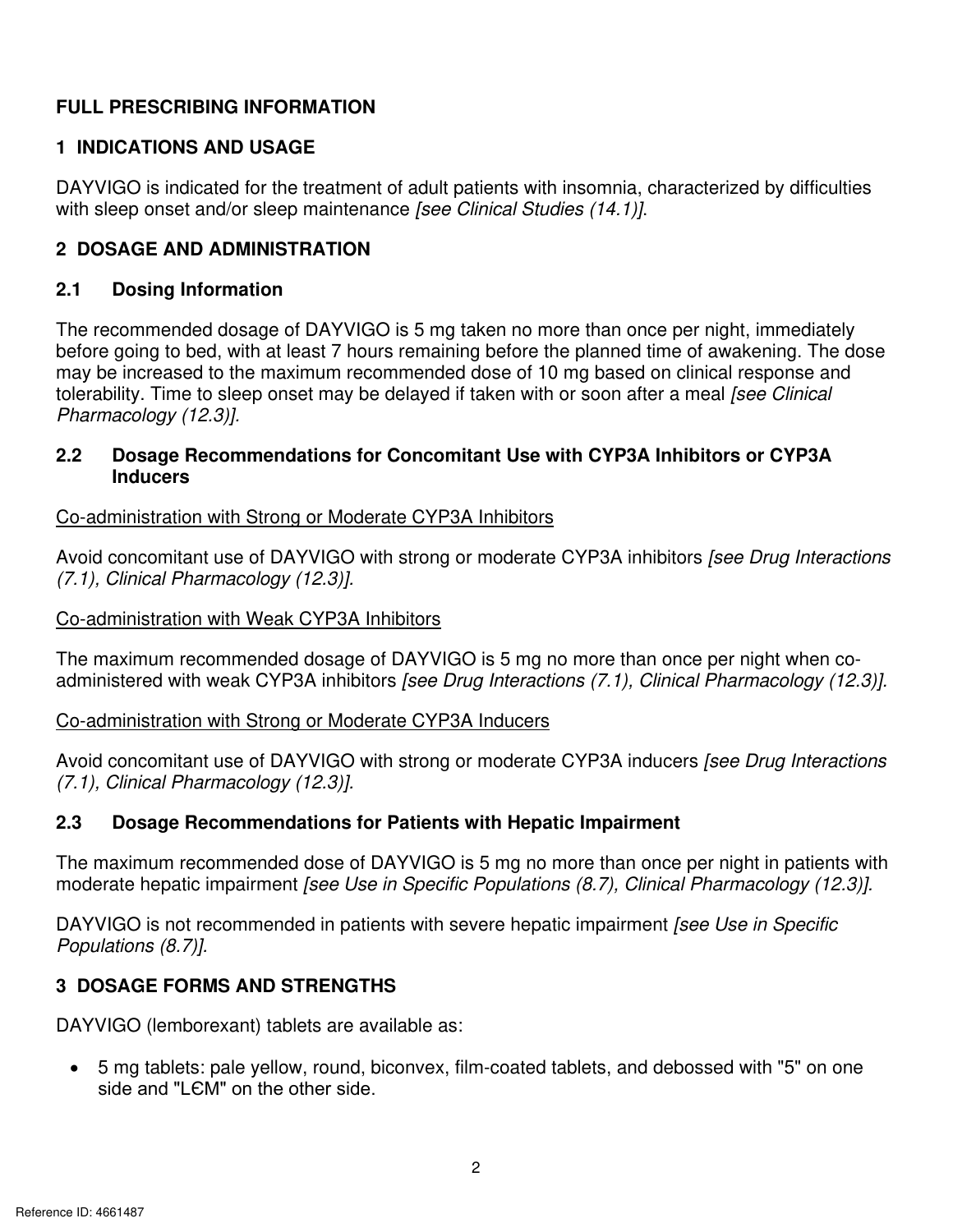zy<br>www.disrapon.<br>Conservation **zoodisf**: orange, round, biconvex, film-coated tablets, and debossed with "10" on one side on the other side. • 10 mg tablets: orange, round, biconvex, film-coated tablets, and debossed with "10" on one side and "LЄM" on the other side.

# **4 CONTRAINDICATIONS**

DAYVIGO is contraindicated in patients with narcolepsy.

# **5 WARNINGS AND PRECAUTIONS**

## **5.1 CNS Depressant Effects and Daytime Impairment**

 when used as prescribed. CNS depressant effects may persist in some patients for up to several DAYVIGO is a central nervous system (CNS) depressant that can impair daytime wakefulness even days after discontinuing DAYVIGO. Prescribers should advise patients about the potential for nextday somnolence.

Driving ability was impaired in some subjects taking DAYVIGO 10 mg *[see Clinical Studies (14.2)].*  The risk of daytime impairment is increased if DAYVIGO is taken with less than a full night of sleep remaining or if a higher than recommended dose is taken *[see Dosage and Administration (2.1)].* If DAYVIGO is taken in these circumstances, patients should be cautioned against driving and other activities requiring complete mental alertness.

ries, opioids, tricyclic<br> *zyxystyne*<br> *zyxystyne*<br> *zystyne*<br> *zystyne*<br> *zystyne*<br> *zystyne*<br> *zystyne*<br> *zystyne*<br> *zystyne*<br> *zystyne*<br> *zystyne*<br> *zystyne*<br> *zystyne*<br> *zystyne*<br> *zystyne*<br> *zystyne*<br> *zystyne*<br> *zyst* Co-administration with other CNS depressants (e.g., benzodiazepines, opioids, tricyclic antidepressants, alcohol) increases the risk of CNS depression, which can cause daytime impairment. Dosage adjustments of DAYVIGO and of concomitant CNS depressants may be necessary when administered together because of potentially additive effects. The use of DAYVIGO with other drugs to treat insomnia is not recommended*.* Patients should be advised not to consume alcohol in combination with DAYVIGO because of additive effects *[see Drug Interactions (7.1)].* 

Because DAYVIGO can cause drowsiness, patients, particularly the elderly, are at a higher risk of falls.

# **5.2 Sleep Paralysis, Hypnagogic/Hypnopompic Hallucinations, and Cataplexy-like Symptoms**

Sleep paralysis, an inability to move or speak for up to several minutes during sleep-wake transitions, and hypnagogic/hypnopompic hallucinations, including vivid and disturbing perceptions, can occur with the use of DAYVIGO. Prescribers should explain the nature of these events to patients when prescribing DAYVIGO.

 Symptoms similar to mild cataplexy can occur with DAYVIGO. Such symptoms can include periods of leg weakness lasting from seconds to a few minutes, can occur either at night or during the day, and may not be associated with an identified triggering event (e.g., laughter or surprise).

#### **5.3 Complex Sleep Behaviors**

**zieep-ariving, and engaging in other activities**<br>d, making phone calls, having sex), have been<br>DAYVIGO. These events can occur in hypnotic-<br>atients usually do not remember these events.<br>rst or any subsequent use of DAYVIG Complex sleep behaviors, including sleep-walking, sleep-driving, and engaging in other activities while not fully awake (e.g., preparing and eating food, making phone calls, having sex), have been reported to occur with the use of hypnotics such as DAYVIGO. These events can occur in hypnoticnaïve as well as in hypnotic-experienced persons. Patients usually do not remember these events. Complex sleep behaviors may occur following the first or any subsequent use of DAYVIGO, with or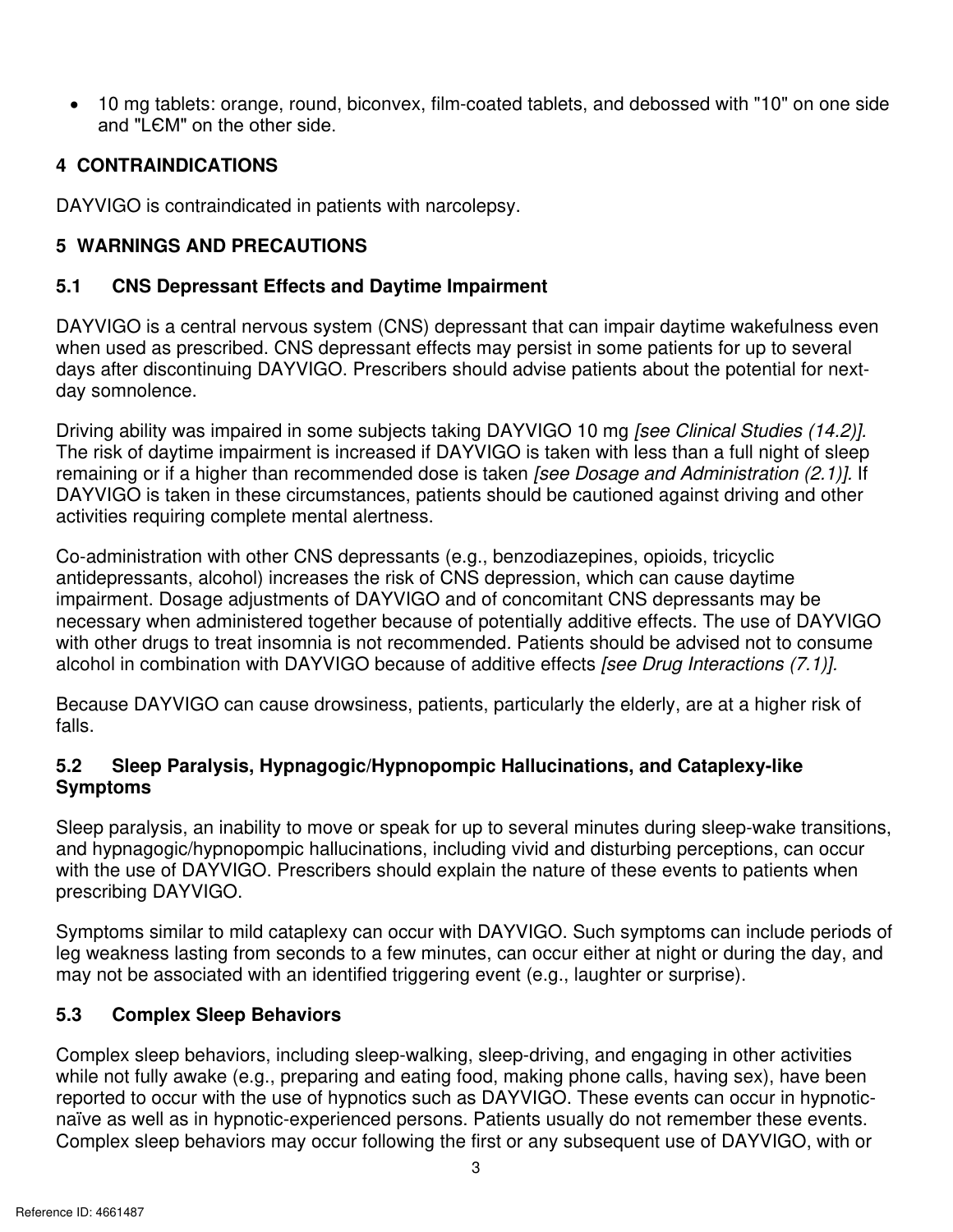$s(7.1)$ **zymuths** (7.1)]. without the concomitant use of alcohol and other CNS depressants *[see Drug Interactions (7.1)].*  Discontinue DAYVIGO immediately if a patient experiences a complex sleep behavior.

# **5.4 Patients with Compromised Respiratory Function**

The effect of DAYVIGO on respiratory function should be considered if prescribed to patients with compromised respiratory function. DAYVIGO has not been studied in patients with moderate to severe obstructive sleep apnea (OSA) or in patients with chronic obstructive pulmonary disease (COPD) *[see Use in Special Populations (8.8)].* 

# **5.5 Worsening of Depression/Suicidal Ideation**

 those receiving placebo (0.3% for DAYVIGO 10 mg, 0.4% for DAYVIGO 5 mg, and 0.2% for placebo). In clinical studies of DAYVIGO in patients with insomnia, the incidence of suicidal ideation or any suicidal behavior, as assessed by questionnaire, was higher in patients receiving DAYVIGO than in

In primarily depressed patients treated with hypnotics, worsening of depression and suicidal thoughts and actions (including completed suicides) have been reported. Suicidal tendencies may be present in such patients and protective measures may be required. Intentional overdose is more common in this group of patients; therefore, the lowest number of tablets that is feasible should be prescribed at any one time.

The emergence of any new behavioral sign or symptom of concern requires careful and immediate evaluation.

# **5.6 Need to Evaluate for Co-morbid Diagnoses**

 failure of insomnia to remit after 7 to 10 days of treatment may indicate the presence of a primary Because sleep disturbances may be the presenting manifestation of a medical and/or psychiatric disorder, treatment of insomnia should be initiated only after careful evaluation of the patient. The psychiatric and/or medical illness that should be evaluated. Worsening of insomnia or the emergence of new cognitive or behavioral abnormalities may be the result of an unrecognized underlying psychiatric or medical disorder and can emerge during the course of treatment with sleep-promoting drugs such as DAYVIGO.

# **6 ADVERSE REACTIONS**

The following clinically significant adverse reactions are discussed in detail in other sections of the labeling:

- CNS Depressant Effects and Daytime Impairment *[see Warnings and Precautions (5.1)]*
- Sleep Paralysis, Hypnagogic/Hypnopompic Hallucinations, and Cataplexy-like Symptoms *[see Warnings and Precautions (5.2)]*
- Complex Sleep Behaviors *[see Warnings and Precautions (5.3)]*
- **zympths on [see Warnings and Precautions (5.4)]<br>For Warnings and Precautions (5.5)]<br>Julies on Marnings and Precautions (5.5)]** • Patients with Compromised Respiratory Function *[see Warnings and Precautions (5.4)]*
- Worsening of Depression/Suicidal Ideation *[see Warnings and Precautions (5.5)]*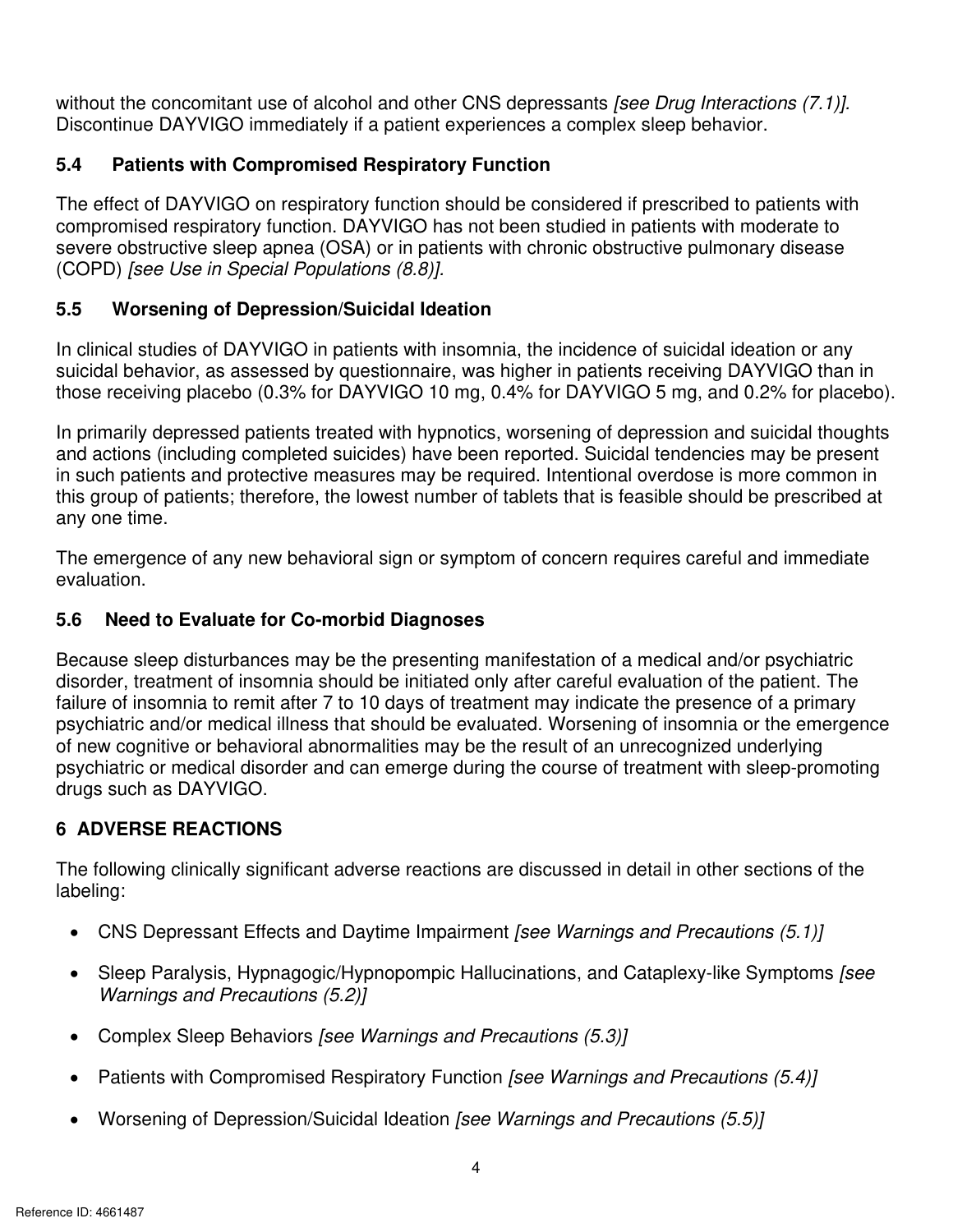# **6.1 Clinical Trials Experience**

 Because clinical trials are conducted under widely varying conditions, adverse reaction rates another drug and may not reflect the rates observed in practice. observed in the clinical trials of a drug cannot be directly compared to rates in the clinical trials of

 The safety of DAYVIGO was evaluated in 1418 adult patients with insomnia disorder (age 18 to 88 Study 1, 434 patients were treated with DAYVIGO for one year. Study 2 was a 30-day placebo- and active-controlled trial assessing DAYVIGO 5 or 10 mg once nightly. years) from two controlled efficacy trials (Study 1 and Study 2). Study 1 was a 6-month placebocontrolled trial assessing DAYVIGO 5 or 10 mg once nightly, followed by a 6-month parallel-group extension period in which patients initially treated with DAYVIGO continued on the same dose, and patients who received placebo were re-randomized to receive DAYVIGO 5 or 10 mg once nightly. In

#### Adverse Reactions Resulting in Discontinuation of Treatment

 were 2.6% and 1.4% for patients treated with 10 mg and 5 mg DAYVIGO, respectively, compared to The frequencies of discontinuation due to adverse reactions in Study 1 (the first 30 days) and Study 2 1.5% for patients in the placebo group. The most common adverse reactions leading to discontinuation of DAYVIGO were somnolence (1.0% for 10 mg, 0.7% for 5 mg, and 0.4% for placebo) and nightmares (0.3% for 10 mg, 0.3% for 5 mg, and 0% for placebo).

 of Study 1 were 8.3% and 4.1% for patients treated with DAYVIGO 10 mg and 5 mg, respectively, 10 mg, 1.0% for 5 mg, and 0.6% for placebo), nightmares (1.3% for 10 mg, 0.3% for 5 mg, and 0% for The frequencies of discontinuation due to adverse reactions in the 6-month placebo-controlled period compared to 3.8% for patients in the placebo group. The most common reasons for discontinuation of DAYVIGO and occurring in more than one patient within a treatment arm were somnolence (2.9% for placebo), and palpitations (0.6% for 10 mg, 0% for 5 mg, and 0% for placebo).

#### Most Common Adverse Reactions

 DAYVIGO 10 mg, 7% for DAYVIGO 5 mg, and 1% for placebo). The most common adverse reaction (reported in 5% or more of patients treated with DAYVIGO and at least twice the rate of placebo) in Study 1 (the first 30 days) and Study 2 was somnolence (10% for

Table 1 presents the adverse reactions based on the pooled data from the first 30 days of Study 1 (6-month controlled efficacy trial) and Study 2 (1-month controlled efficacy trial) where the incidence was ≥2% in DAYVIGO-treated patients and greater than in placebo-treated patients.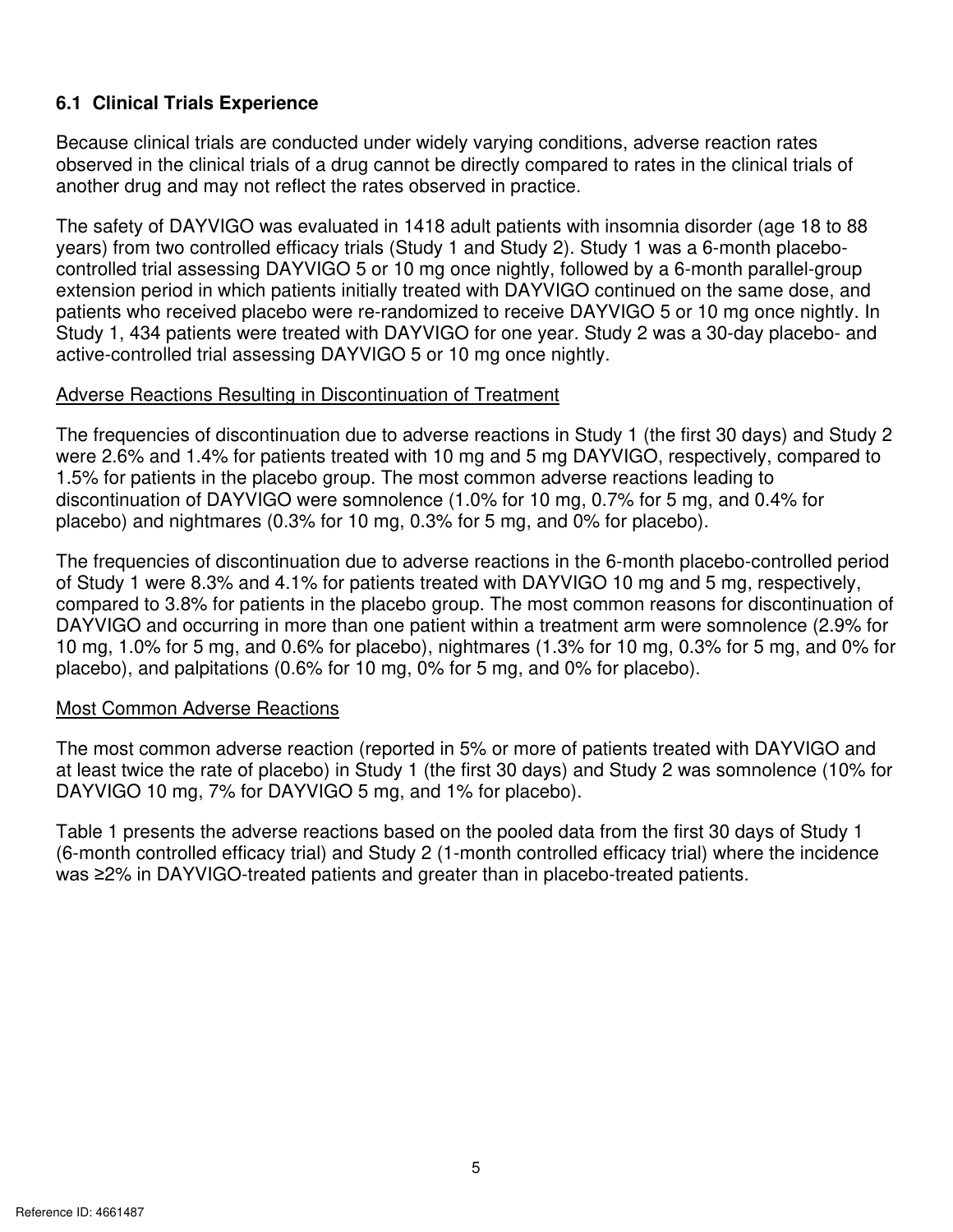# zy<br>Ponmierzy<br>Ponmierzy **Table 1: Adverse Reactions Reported in ≥2% of DAYVIGO-Treated Patients and at a Greater Frequency than Placebo-Treated Patients During the First 30 Days of Study 1 and Study 2**

|                                    |                | <b>DAYVIGO</b>  |                  |  |
|------------------------------------|----------------|-----------------|------------------|--|
|                                    | <b>Placebo</b> | 5 <sub>mg</sub> | 10 <sub>mg</sub> |  |
|                                    | $n = 528$      | $n = 580$       | $n = 582$        |  |
|                                    | $(\% )$        | $(\% )$         | (% )             |  |
| Somnolence or fatigue <sup>*</sup> | 1.3            | 6.9             | 9.6              |  |
| Headache                           | 3.4            | 5.9             | 4.5              |  |
| Nightmare or abnormal dreams       | 0.9            | 0.9             | 2.2              |  |

\*Combines preferred terms somnolence, lethargy, fatigue, sluggishness

# Other Adverse Reactions Observed During Clinical Trials (Studies 1 and 2)

 list does not include adverse reactions 1) for which a drug cause was remote, 2) that were so general Other adverse reactions of <2% incidence but greater than placebo are shown below. The following to be uninformative, or 3) that were not considered to have clinically significant implications.

- • Sleep paralysis was reported in 1.6% and 1.3% of patients receiving DAYVIGO 10 mg and 5 mg, reports for placebo *[see Warnings and Precautions (5.2)].* respectively, compared to no reports for placebo. Hypnagogic hallucinations were reported in 0.7% and 0.1% of patients receiving DAYVIGO 10 mg and 5 mg, respectively, compared to no
- Two events of complex sleep behavior were reported, both in patients receiving DAYVIGO 10 mg *[see Warnings and Precautions (5.3)].*

# **7 DRUG INTERACTIONS**

# **7.1 Drugs Having Clinically Important Interactions with DAYVIGO**

# **Table 2: Clinically Important Drug Interactions with DAYVIGO**

| Effect of Other Drugs on DAYVIGO |                                                                                                                                                                                                                    |
|----------------------------------|--------------------------------------------------------------------------------------------------------------------------------------------------------------------------------------------------------------------|
|                                  | Strong, Moderate, and Weak CYP3A Inhibitors                                                                                                                                                                        |
| Clinical Impact:                 | Concomitant use with a strong, moderate, or weak CYP3A inhibitor increases<br>lemborexant AUC and C <sub>max</sub> which may increase the risk of DAYVIGO adverse<br>reactions [see Clinical Pharmacology (12.3)]. |
| Intervention:                    | Avoid concomitant use of DAYVIGO with strong or moderate CYP3A<br>inhibitors [see Dosage and Administration (2.2)].                                                                                                |
|                                  | The maximum recommended dose of DAYVIGO with weak CYP3A inhibitors<br>$\vert$ is 5 mg [see Dosage and Administration (2.2)].                                                                                       |
| Examples:                        | Strong CYP3A inhibitors: itraconazole, clarithromycin                                                                                                                                                              |
|                                  | Moderate CYP3A inhibitors: fluconazole, verapamil                                                                                                                                                                  |
|                                  |                                                                                                                                                                                                                    |
| nce ID: 4661487                  |                                                                                                                                                                                                                    |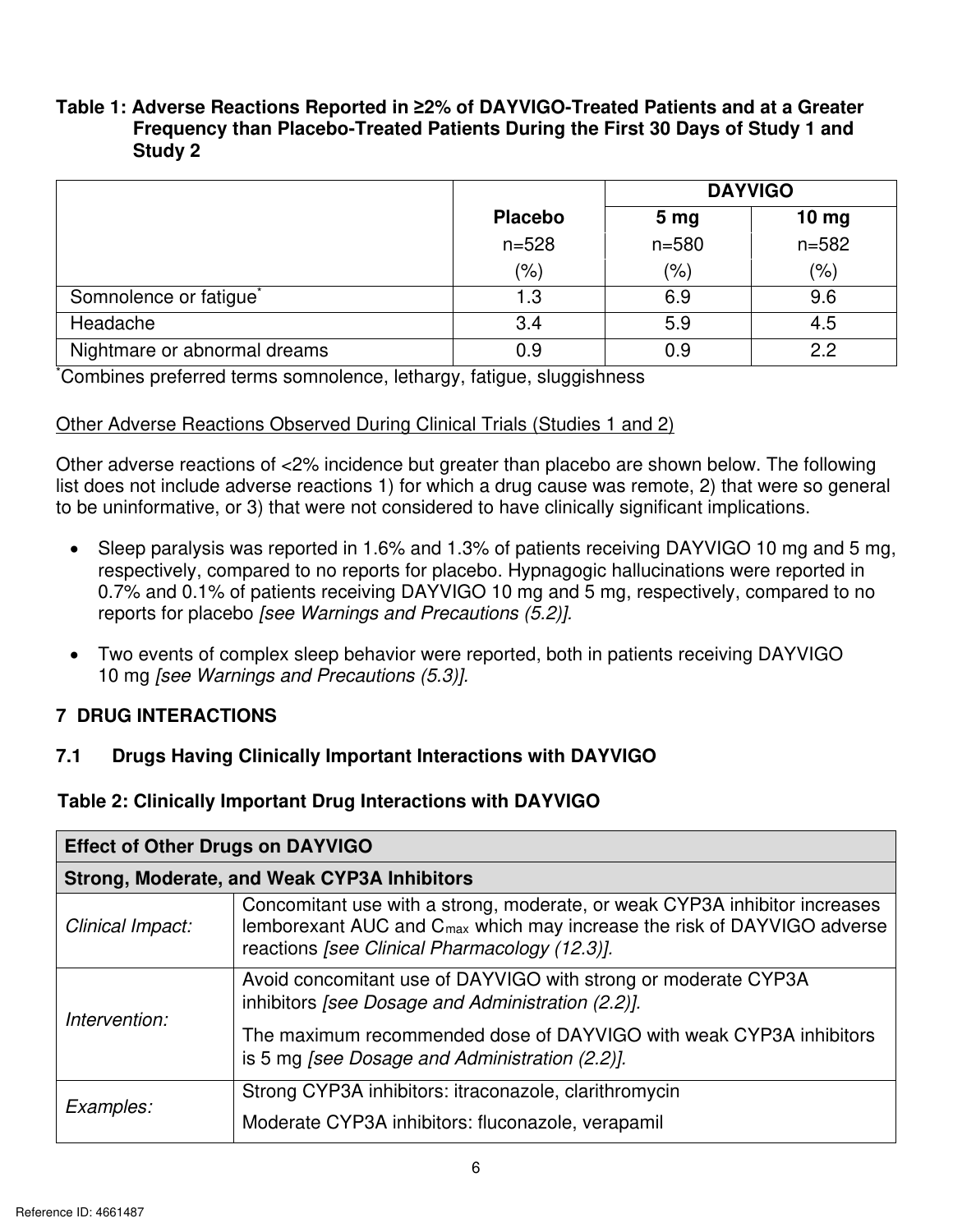|                          | Weak CYP3A inhibitors: chlorzoxazone, ranitidine                                                                                                                                                                                                                                                                                                                 |
|--------------------------|------------------------------------------------------------------------------------------------------------------------------------------------------------------------------------------------------------------------------------------------------------------------------------------------------------------------------------------------------------------|
|                          | Strong and Moderate CYP3A Inducers                                                                                                                                                                                                                                                                                                                               |
| Clinical Impact:         | $^{\dagger}$ Concomitant use with a strong or moderate CYP3A inducer decreases<br>emborexant exposure, which may reduce DAYVIGO efficacy [see Clinical<br>Pharmacology (12.3)].                                                                                                                                                                                  |
| Intervention:            | Avoid concomitant use of DAYVIGO with strong or moderate CYP3A inducers<br>[see Dosage and Administration (2.2)].                                                                                                                                                                                                                                                |
|                          | Strong CYP3A inducers: rifampin, carbamazepine, St. John's wort                                                                                                                                                                                                                                                                                                  |
| <i>Examples:</i>         | Moderate CYP3A inducers: bosentan, efavirenz, etravirine, modafinil                                                                                                                                                                                                                                                                                              |
| Alcohol                  |                                                                                                                                                                                                                                                                                                                                                                  |
| Clinical Impact:         | Concomitant use of alcohol increases lemborexant C <sub>max</sub> and AUC. Co-<br>$_1$ administration of DAYVIGO with alcohol produced a numerically greater<br>negative impact on postural stability and memory as compared with alcohol<br>alone when assessed near the t <sub>max</sub> of DAYVIGO (2 hours post-dose) [see<br>Clinical Pharmacology (12.2)]. |
| Intervention:            | Avoid alcohol consumption with DAYVIGO [see Warnings and Precautions                                                                                                                                                                                                                                                                                             |
|                          | <b>Effect of DAYVIGO on Other Drugs</b>                                                                                                                                                                                                                                                                                                                          |
| <b>CYP2B6 Substrates</b> |                                                                                                                                                                                                                                                                                                                                                                  |
| Clinical Impact:         | Concomitant use of DAYVIGO decreases the AUC of drugs that are CYP2B6<br>substrates, which may result in reduced efficacy for these concomitant<br>medications [see Clinical Pharmacology (12.3)].                                                                                                                                                               |
| Intervention:            | Patients receiving DAYVIGO and CYP2B6 substrates concurrently should be<br>monitored for adequate clinical response. Increasing the doses of CYP2B6<br>substrates may be considered as needed.                                                                                                                                                                   |
| Examples:                | <b>Bupropion, methadone</b>                                                                                                                                                                                                                                                                                                                                      |
|                          |                                                                                                                                                                                                                                                                                                                                                                  |

# **8 USE IN SPECIFIC POPULATIONS**

#### **8.1 Pregnancy**

#### Pregnancy Exposure Registry

 the DAYVIGO pregnancy registry by calling 1-888-274-2378. There is a pregnancy exposure registry that monitors pregnancy outcomes in women who are exposed to DAYVIGO during pregnancy. Healthcare providers are encouraged to register patients in

#### Risk Summary

**zymant women to evaluate for drug-associated**<br>maternal or fetal outcomes. There are no available data on DAYVIGO use in pregnant women to evaluate for drug-associated risks of major birth defects, miscarriage or adverse maternal or fetal outcomes.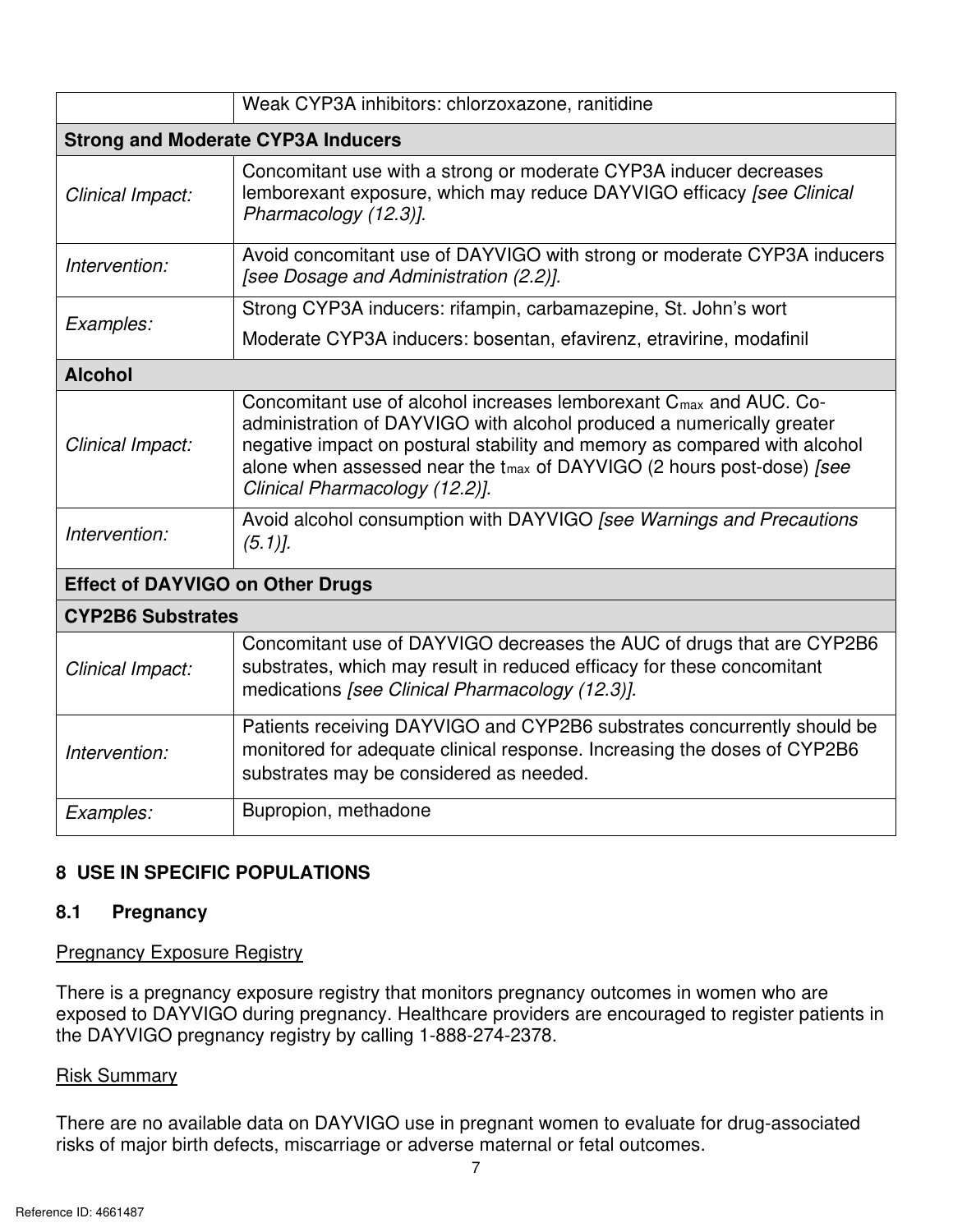zy<br>with different<br>and the different control In animal reproduction studies, oral administration of lemborexant to pregnant rats and rabbits during the period of organogenesis caused toxicities only at high multiples of the human exposure at the maximum recommended human dose (MRHD) based on AUC. The no observed adverse effect levels (NOAEL) are approximately >100 and 23 times the MRHD based on AUC in rats and rabbits, respectively. Similarly, oral administration of lemborexant to pregnant and lactating rats caused toxicities only at high multiples of the human exposure at the MRHD based on AUC. The NOAEL is 93 times the MRHD based on AUC *[see Data].* 

 clinically recognized pregnancies are 2% to 4% and 15% to 20%, respectively. The estimated background risk of major birth defects and miscarriage for the indicated population is unknown. All pregnancies have a background risk of birth defect, loss, or other adverse outcomes. In the U.S. general population, the estimated background risks of major birth defects and miscarriage in

# Data

# *Animal Data*

200 mg/kg/day is approximately 143 times the MRHD based on AUC. Lemborexant was administered orally to pregnant rats during the period of organogenesis in 2 studies at doses of 60, 200, and 600 mg/kg/day or 20, 60, and 200 mg/kg/day, which are approximately 6 to >300 times the MRHD based on AUC. Lemborexant caused maternal toxicity, manifested by decreased body weight and food consumption, decreased mean fetal body weight, an increased number of dead fetuses, and skeletal, external and visceral malformations (omphalocele, cleft palate, and membranous ventricular septal defect) at >300 times the MRHD based on AUC. The NOAEL of

Lemborexant was administered orally to pregnant rabbits during the period of organogenesis at doses of 10, 30, and 100 mg/kg/day, which are approximately 7 to 139 times the MRHD based on AUC. Lemborexant caused maternal toxicity that consisted of decreased body weight and food consumption and a higher incidence of skeletal variations (presence of cervical ribs and supernumerary lung lobes) at approximately 139 times the MRHD based on AUC. The NOAEL of 30 mg/kg/day is approximately 23 times the MRHD based on AUC.

mborexant was administered orally to pregnant rats during pregnancy and lactation at doses of 30, 0, and 300 mg/kg/day, which are approximately 15 to 206 times the MRHD based on AUC.<br>mborexant caused maternal toxicity that Lemborexant was administered orally to pregnant rats during pregnancy and lactation at doses of 30, 100, and 300 mg/kg/day, which are approximately 15 to 206 times the MRHD based on AUC. Lemborexant caused maternal toxicity that consisted of decreased body weight and food consumption and toxicity to offspring consisting of decreased pup body weights, decreased femur length, and decreased acoustic startle responses at 206 times the MRHD based on AUC. The NOAEL of 100 mg/kg/day is approximately 93 times the MRHD based on AUC.

# **8.2 Lactation**

# Risk Summary

pould be monitored for excessive sedation. The<br>should be considered along with the mother's<br>e effects on the breastfed infant from DAYVIGO There are no data on the presence of lemborexant in human milk, the effects on the breastfed infant, or the effects on milk production. Lemborexant and its metabolites are present in the milk of lactating rats. When a drug is present in animal milk, it is likely that the drug will be present in human milk. Infants exposed to DAYVIGO through breastmilk should be monitored for excessive sedation. The developmental and health benefits of breastfeeding should be considered along with the mother's clinical need for DAYVIGO and any potential adverse effects on the breastfed infant from DAYVIGO or from the underlying maternal condition.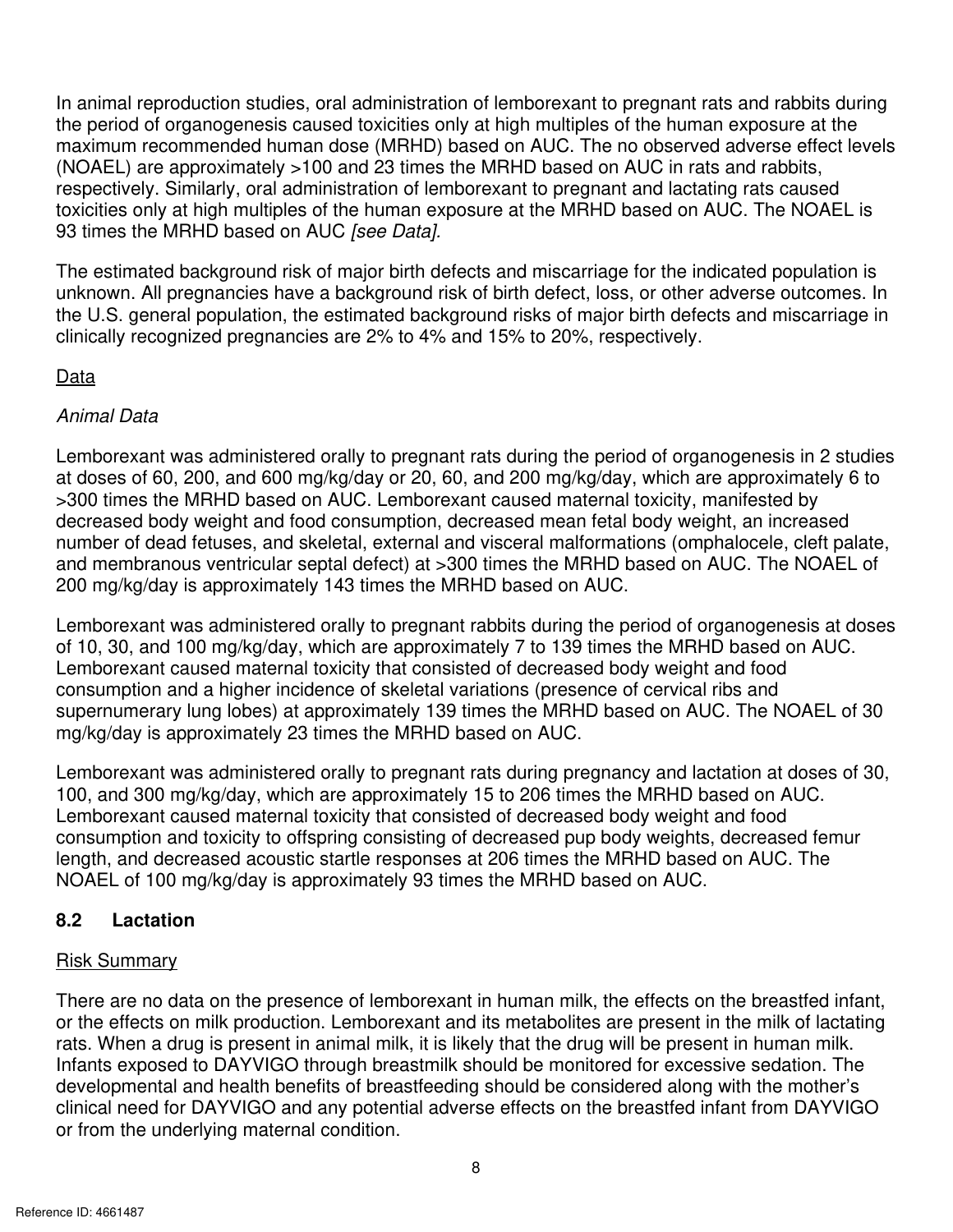#### **8.4 Pediatric Use**

The safety and effectiveness of DAYVIGO have not been established in pediatric patients.

#### **8.5 Geriatric Use**

 patients were 65 years and over, and 87 patients were 75 years and over. Overall, efficacy results for patients <65 years of age were similar compared to patients ≥65 years. Of the total number of patients treated with DAYVIGO (n=1418) in controlled Phase 3 studies, 491

 patients ≥65 years with DAYVIGO 10 mg was higher (9.8%) compared to 7.7% in patients <65 years. The incidence of somnolence with DAYVIGO 5 mg was similar in patients ≥65 years (4.9%) and <65 years (5.1%). The incidence of somnolence in patients treated with placebo was 2% or less *zyxykute incidence of somnolence in*<br>*z*%) compared to 7.7% in patients <65 years.<br>*z* similar in patients ≥65 years (4.9%) and <65<br>treated with placebo was 2% or less<br>*z* DAYVIGO can increase somnolence<br>a higher risk of In a pooled analysis of Study 1 (the first 30 days) and Study 2, the incidence of somnolence in regardless of age *[see Clinical Studies (14.2)].* Because DAYVIGO can increase somnolence and drowsiness, patients, particularly the elderly, are at a higher risk of falls *[see Warnings and Precautions (5.1)]*. Exercise caution when using doses higher than 5 mg in patients ≥65 years old.

#### **8.6 Renal Impairment**

No dose adjustment is required in patients with mild, moderate, or severe renal impairment.

DAYVIGO exposure (AUC) was increased in patients with severe renal impairment. Patients with severe renal impairment may experience an increased risk of somnolence *[see Clinical Pharmacology (12.3)].* 

#### **8.7 Hepatic Impairment**

 DAYVIGO has not been studied in patients with severe hepatic impairment. Use in this population is not recommended *[see Dosage and Administration (2.3), Clinical Pharmacology (12.3)].* 

 moderate hepatic impairment (Child-Pugh class B) *[see Dosage and Administration (2.3), Clinical Pharmacology (12.3)].* DAYVIGO exposure (AUC and C<sub>max</sub>) and terminal half-life were increased in patients with moderate hepatic impairment (Child-Pugh class B). Dosage adjustment is recommended in patients with

 A), but the terminal half-life was not changed. Patients with mild hepatic impairment may experience DAYVIGO exposure (AUC) was increased in patients with mild hepatic impairment (Child-Pugh class an increased risk of somnolence *[see Clinical Pharmacology (12.3)].* 

# **8.8 Patients with Compromised Respiratory Function**

 In a study of patients with mild OSA (apnea-hypopnea index <15 events per hour of sleep), DAYVIGO did not increase the frequency of apneic events or cause oxygen desaturation.

**zyxter Warnings and Precautions** (5.4)].<br>
See Warnings and Precautions (5.4)].<br>
9 meaningful respiratory effects of DAYVIGO in COPD or moderate to severe OSA cannot be excluded DAYVIGO has not been studied in patients with COPD or moderate to severe OSA. Clinically *[see Warnings and Precautions (5.4)]*.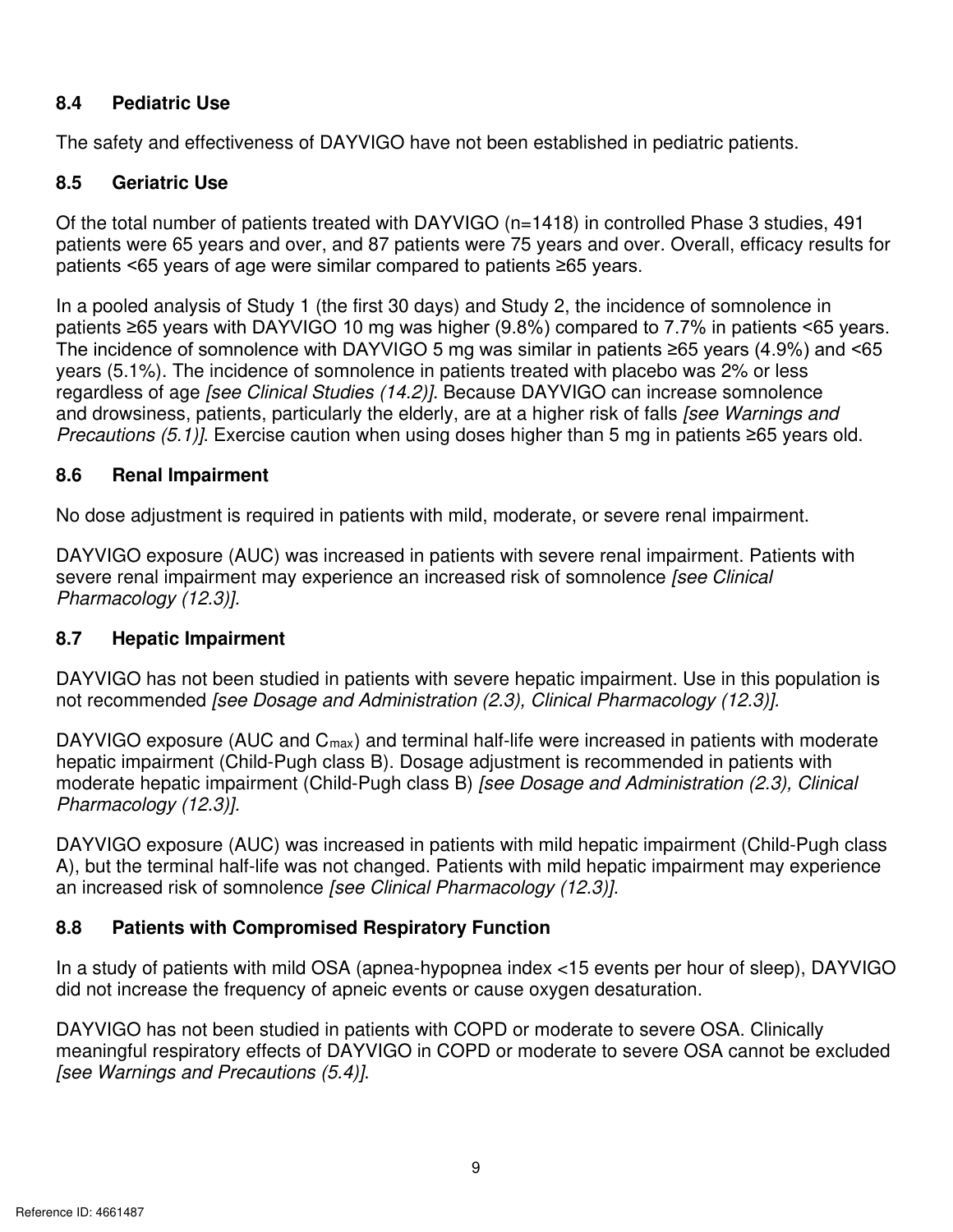# **9 DRUG ABUSE AND DEPENDENCE**

#### $9.1$ **9.1 Controlled Substance**

DAYVIGO contains lemborexant, a Schedule IV controlled substance.

#### $9.2$ **9.2 Abuse**

 as "Drug Liking," "Overall Drug Liking," "Take Drug Again," and "Good Drug Effects" that were Abuse is the intentional, non-therapeutic use of a drug, even once, for its desirable psychological or physiological effects. In a human abuse potential study conducted in recreational sedative abusers (n=29), lemborexant 10 mg, 20 mg (two times the maximum recommended dose), and 30 mg (three times the maximum recommended dose) produced responses on positive subjective measures such statistically similar to those produced by the sedatives zolpidem (30 mg) and suvorexant (40 mg), and statistically greater than the responses on these measures that were produced by placebo. Because individuals with a history of abuse or addiction to alcohol or other drugs may be at increased risk for abuse and addiction to DAYVIGO, follow such patients carefully.

#### **9.3 9.3 Dependence**

 upon drug discontinuation. This suggests that lemborexant does not produce physical dependence. Physical dependence is a state that develops as a result of physiological adaptation in response to repeated drug use, manifested by withdrawal signs and symptoms after abrupt discontinuation or a significant dose reduction of a drug. In animal studies and clinical trials evaluating physical dependence, chronic administration of lemborexant did not produce withdrawal signs or symptoms

# **10 OVERDOSAGE**

There is limited clinical experience with DAYVIGO overdose. In clinical pharmacology studies, healthy patients who were administered multiple doses of up to 75 mg (7.5 times the maximum recommended dose) of DAYVIGO showed dose-dependent increases in the frequency of somnolence.

There is no available specific antidote to an overdose of DAYVIGO. In the event of overdose, standard medical practice for the management of any overdose should be used. In managing overdose, provide supportive care, including close medical supervision and monitoring and consider the possibility of multiple drug involvement. Consult a Certified Poison Control Center for the most up to date information on the management of overdosage (1-800-222-1222 or www.poison.org).

The value of dialysis in the treatment of overdosage has not been determined with lemborexant. As lemborexant is highly protein-bound, hemodialysis is not expected to contribute to elimination of lemborexant.

# **11 DESCRIPTION**

**zyclopropanecarboxamide.** The molecular formula is C<sub>22</sub>H<sub>20</sub>F<sub>2</sub>N<sub>4</sub>O<sub>2</sub>. The molecular weight is 410.42.<br>byclopropanecarboxamide. The molecular formula is C<sub>22</sub>H<sub>20</sub>F<sub>2</sub>N<sub>4</sub>O<sub>2</sub>. The molecular weight is 410.42.<br>10 DAYVIGO contains lemborexant, an orexin receptor antagonist. The chemical name of lemborexant is (1R,2S)-2-{[(2,4-dimethylpyrimidin-5-yl)oxy]methyl}-2-(3-fluorophenyl)-*N*-(5-fluoropyridin-2-yl) cyclopropanecarboxamide. The molecular formula is  $C_{22}H_{20}F_2N_4O_2$ . The molecular weight is 410.42.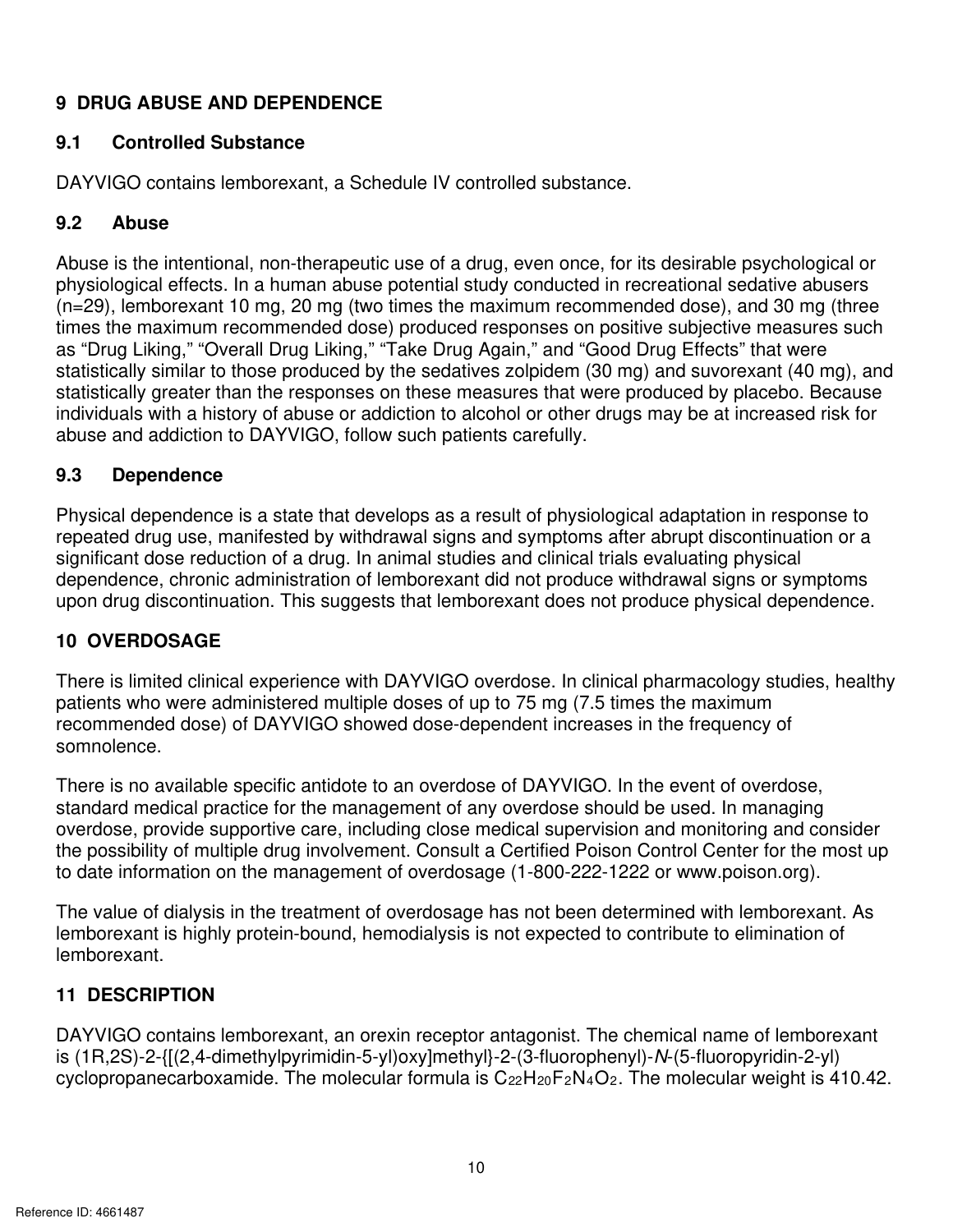The structural formula is:



Lemborexant is a white to off-white powder that is practically insoluble in water.

**z** Each film coated tablet contains 5 mg or 10 mg<br>propyl cellulose, lactose monohydrate, low-<br>stearate.<br>ctive ingredients: hypromellose 2910,<br>either (a) ferric oxide yellow for the 5 mg tablet;<br>the 10 mg tablet. DAYVIGO tablets are intended for oral administration. Each film coated tablet contains 5 mg or 10 mg of lemborexant. The inactive ingredients are: hydroxypropyl cellulose, lactose monohydrate, lowsubstituted hydroxypropyl cellulose, and magnesium stearate.

 polyethylene glycol 8000, talc, titanium dioxide, and either (a) ferric oxide yellow for the 5 mg tablet; In addition, the film coating contains the following inactive ingredients: hypromellose 2910, or, (b) both ferric oxide yellow and ferric oxide red for the 10 mg tablet.

# **12 CLINICAL PHARMACOLOGY**

#### $12.1$ **Mechanism of Action**

The mechanism of action of lemborexant in the treatment of insomnia is presumed to be through antagonism of orexin receptors. The orexin neuropeptide signaling system plays a role in wakefulness. Blocking the binding of wake-promoting neuropeptides orexin A and orexin B to receptors OX1R and OX2R is thought to suppress wake drive.

# **12.2 Pharmacodynamics**

 and 2.9 nM), respectively. Lemborexant binds to orexin receptors OX1R and OX2R and acts as a competitive antagonist (IC<sub>50</sub> values of 6.1 nM and 2.6 nM, respectively). A major metabolite of lemborexant, M10, binds with comparable affinity as the parent drug to orexin receptors OX1R and OX2R (IC<sub>50</sub> values of 4.2 nM

# Cardiac Electrophysiology

In a concentration-QTcF analysis using the data from two randomized, double-blind, placebocontrolled, multiple ascending dose studies in healthy subjects, lemborexant does not prolong the QTcF interval to any clinically relevant extent at a dose 5 times the maximum recommended dose.

# Drug Interactions

Lemborexant co-administered with alcohol produced a numerically greater negative impact on postural stability and memory as compared with alcohol alone at approximately 2 hours post-dose *[see Drug Interactions 7.1].*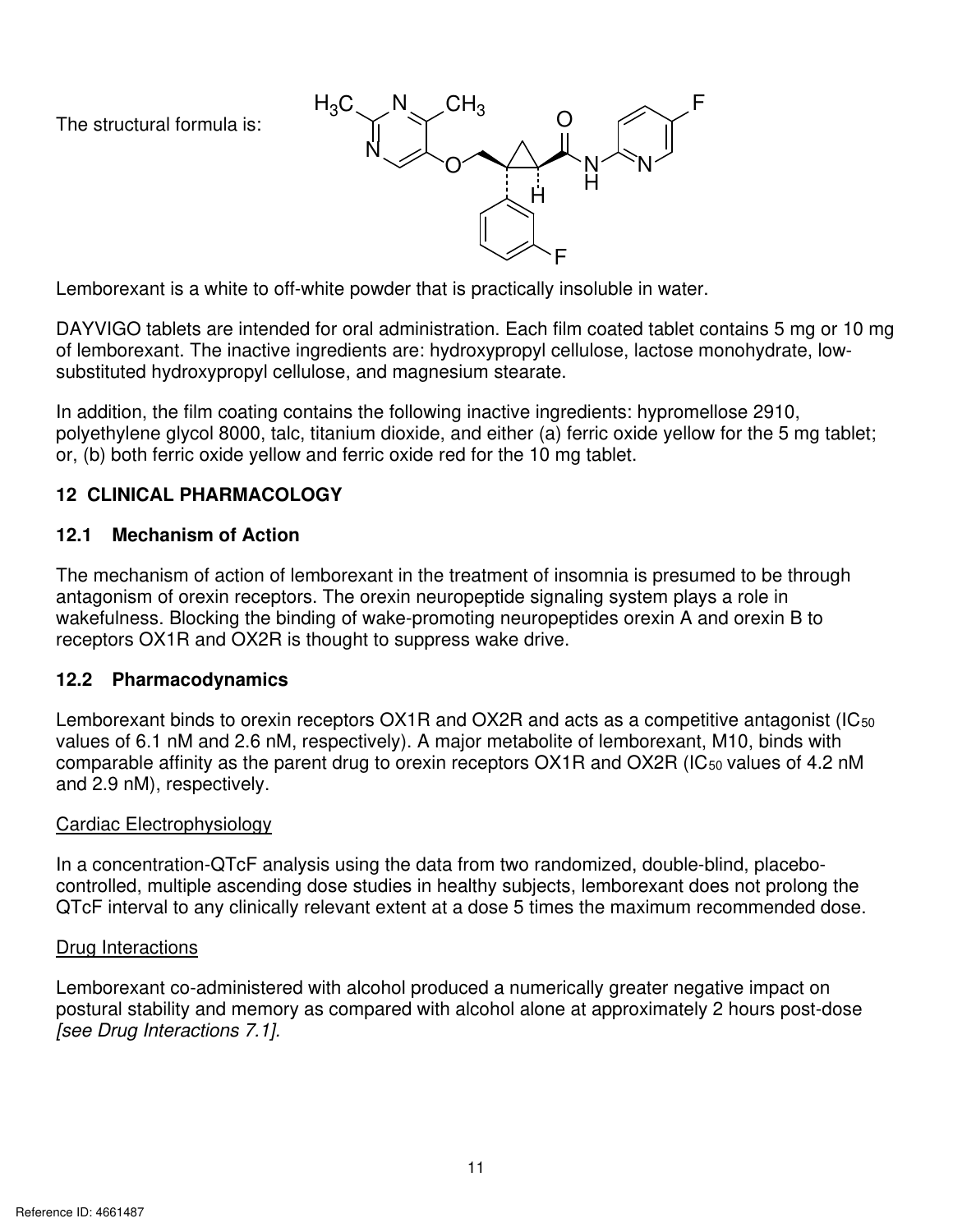## **12.3 Pharmacokinetics**

*ZWO*<sub>0-24h</sub> increased<br>*L* at steady-state is Following single doses of lemborexant 2.5 to 75 mg, geometric mean C<sub>max</sub> and AUC<sub>0-24h</sub> increased slightly less than in proportion to dose. The extent of accumulation of lemborexant at steady-state is 1.5- to 3-fold across this dose range.

#### **Absorption**

The time to peak concentration  $(t_{\text{max}})$  of lemborexant is approximately 1 to 3 hours.

#### *Effect of Food*

Lemborexant  $C_{\text{max}}$  decreased by 23%, AUC<sub>0-inf</sub> increased by 18%, and t<sub>max</sub> was delayed by 2 hours 500 to 600 calories from protein, carbohydrate, and fat, respectively). following administration of a high-fat and high-calorie meal (containing approximately 150, 250, and

#### **Distribution**

The volume of distribution of lemborexant is 1970 L. Protein binding of lemborexant is approximately 94% *in vitro*. The blood to plasma concentration ratio of lemborexant is 0.65.

#### **Elimination**

#### *Metabolism*

 Lemborexant is primarily metabolized by CYP3A4, and to a lesser extent by CYP3A5. The major circulating metabolite is M10.

#### *Excretion*

Following administration of an oral dose, 57.4% of the dose was recovered in the feces and 29.1% in the urine (<1% as unchanged). The effective half-life for lemborexant 5 mg and 10 mg is 17 and 19 hours, respectively.

#### Specific Populations

 hepatic and renal impairment are summarized in Figure 1. No clinically significant differences in the pharmacokinetics of lemborexant were observed based on age, sex, race/ethnicity, or body mass index. No studies have been conducted to investigate the pharmacokinetics of lemborexant in pediatric patients. Exposures of lemborexant in patients with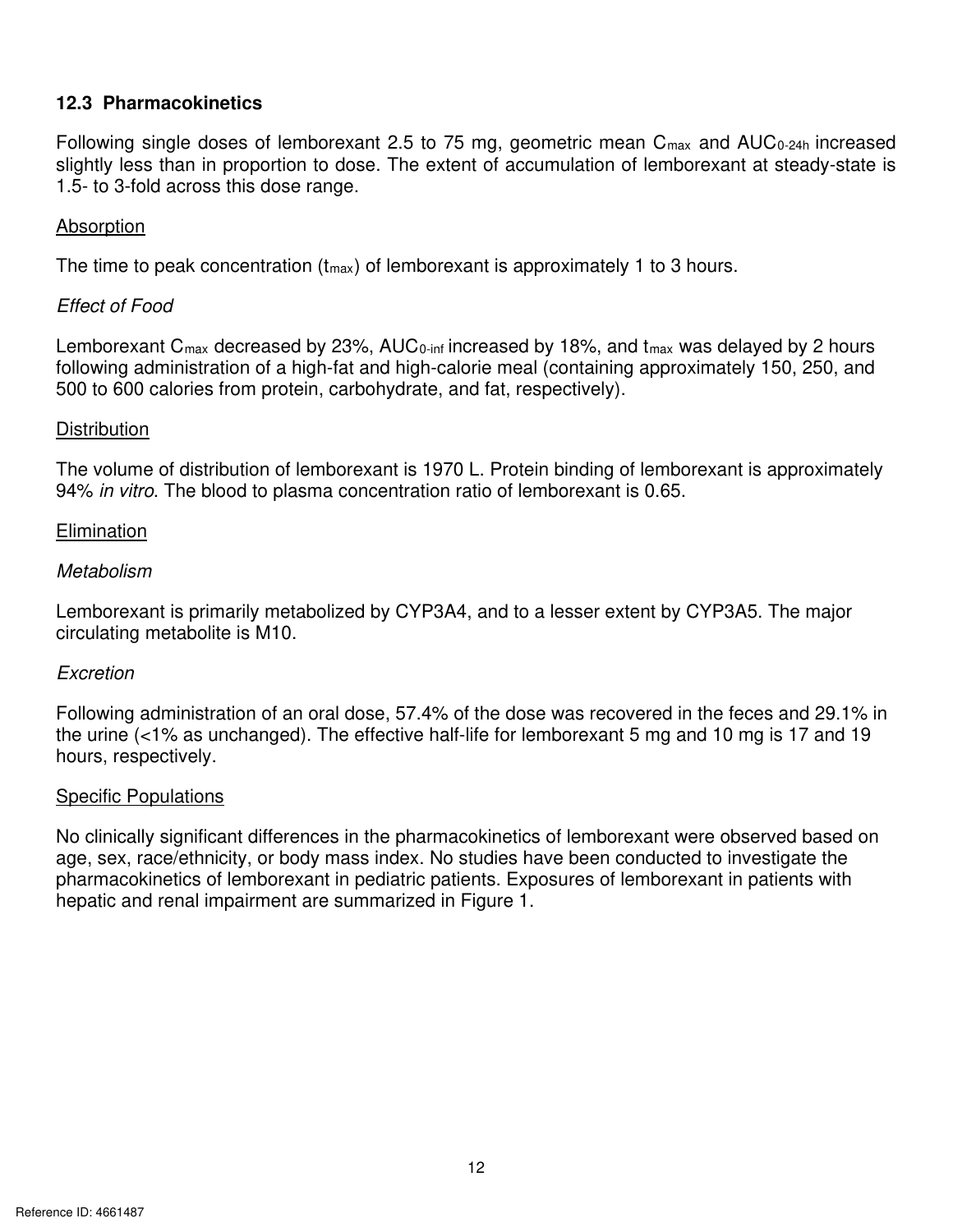# zy<br>Linetics<br>C **Figure 1. Effects of Hepatic and Renal Impairment on Lemborexant Pharmacokinetics**



**Fold Change and 90% Confidence Intervals** 

#### Drug Interaction Studies

The effects of other drugs on the exposures of lemborexant are summarized in Figure 2. The effects of lemborexant on the exposures of other drugs are summarized in Figure 3.

Physiologically-based pharmacokinetic (PBPK) modeling predicted that concomitant use of weak CYP3A inhibitors increased lemborexant exposure by less than 2-fold. Based on these results, drug interactions between lemborexant and strong CYP3A inducers, strong CYP3A inhibitors, moderate CYP3A inhibitors, and CYP2B6 substrates are clinically significant.

#### **Figure 2. Effects of Co-administered Drugs on the Pharmacokinetics of Lemborexant 10 mg**

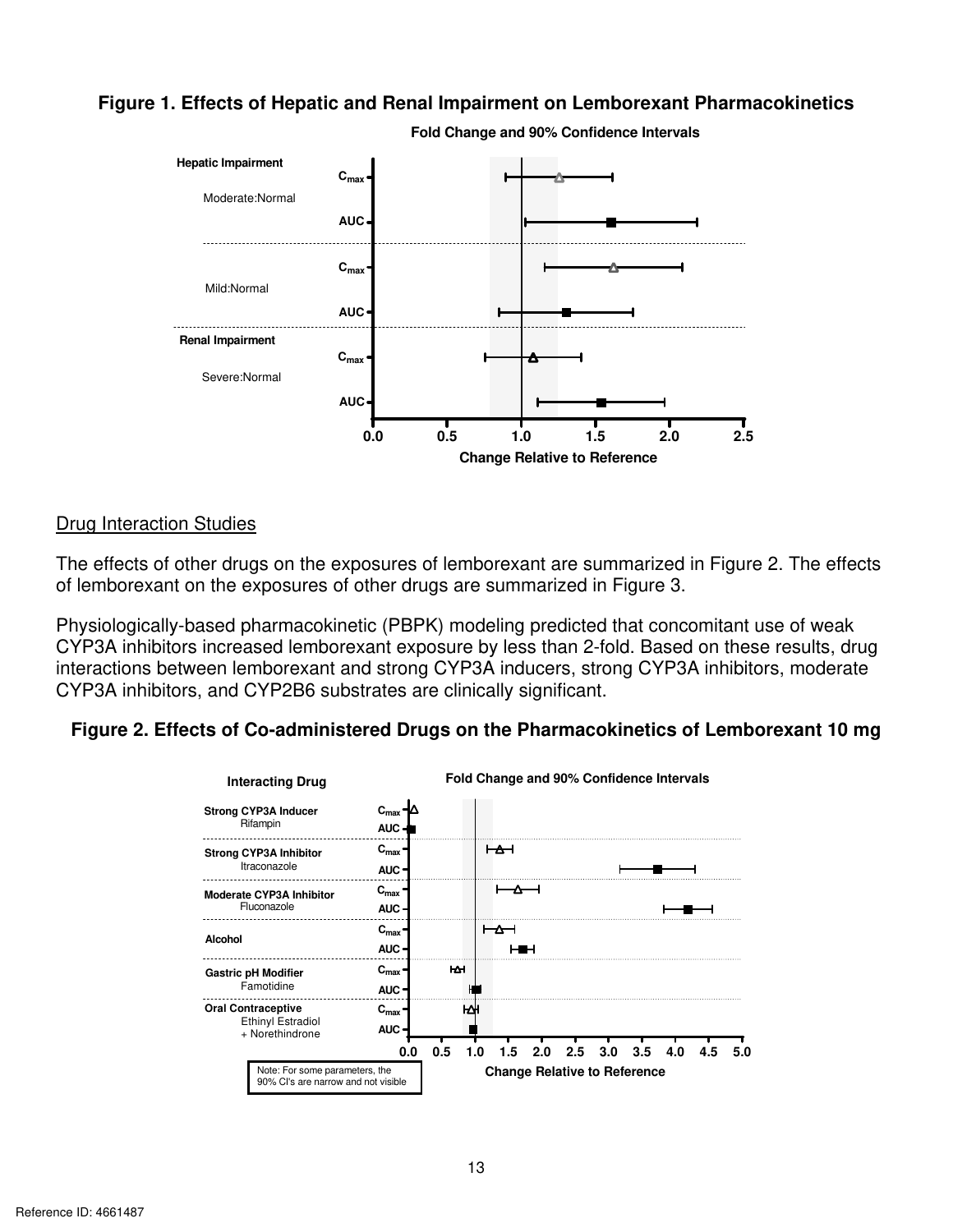# zy<br>Fred Drugs<br>Politica **Figure 3. Effects of Lemborexant 10 mg on the Pharmacokinetics of Co-Administered Drugs**



#### *In Vitro Studies*

 and CYP2E1) or transporters (P-gp, BCRP, BSEP, OAT1, OAT3, OATP1B1, OATP1B3, OCT1, OCT2, MATE1, and MATE2-K). Lemborexant is a potential poor substrate of P-gp, but M10 is a *In vitro* metabolism studies demonstrated that lemborexant and M10 have the potential to induce CYP3A and the weak potential to inhibit CYP3A and induce CYP2B6. Lemborexant and M10 do not inhibit other CYP isoforms (CYP1A2, CYP2B6, CYP2C8, CYP2C9, CYP2D6, CYP2A6, CYP2C19, substrate of P-gp. Lemborexant and M10 are not substrates of BCRP, OATP1B1, or OATP1B3.

#### **13 NONCLINICAL TOXICOLOGY**

#### **13.1 Carcinogenesis, Mutagenesis, Impairment of Fertility**

#### **Carcinogenesis**

 Lemborexant did not increase the incidence of tumors in rats treated for 2 years at oral doses of 30, 100, and 300 mg/kg/day (males) and 10, 30, and 100 mg/kg/day (females), which are >80 times the MRHD based on AUC. Lemborexant did not increase the incidence of tumors in Tg ras H2 mice treated for 26 weeks at oral doses of 50, 150, and 500 mg/kg/day.

#### **Mutagenesis**

Lemborexant was not mutagenic in the *in vitro* bacterial reverse mutation (Ames) assay or in the *in vitro* mouse lymphoma thymidine kinase assay, and was not clastogenic in the *in vivo* rat micronucleus assay.

#### Impairment of Fertility

**zympairment of Fertility**<br>**z**emborexant was orally administered to female rats at doses of 30, 100, or 1000 mg/kg/day prior to<br>and throughout mating and continuing to gestation Day 6. These doses are approximately 12 to > Lemborexant was orally administered to female rats at doses of 30, 100, or 1000 mg/kg/day prior to and throughout mating and continuing to gestation Day 6. These doses are approximately 12 to >500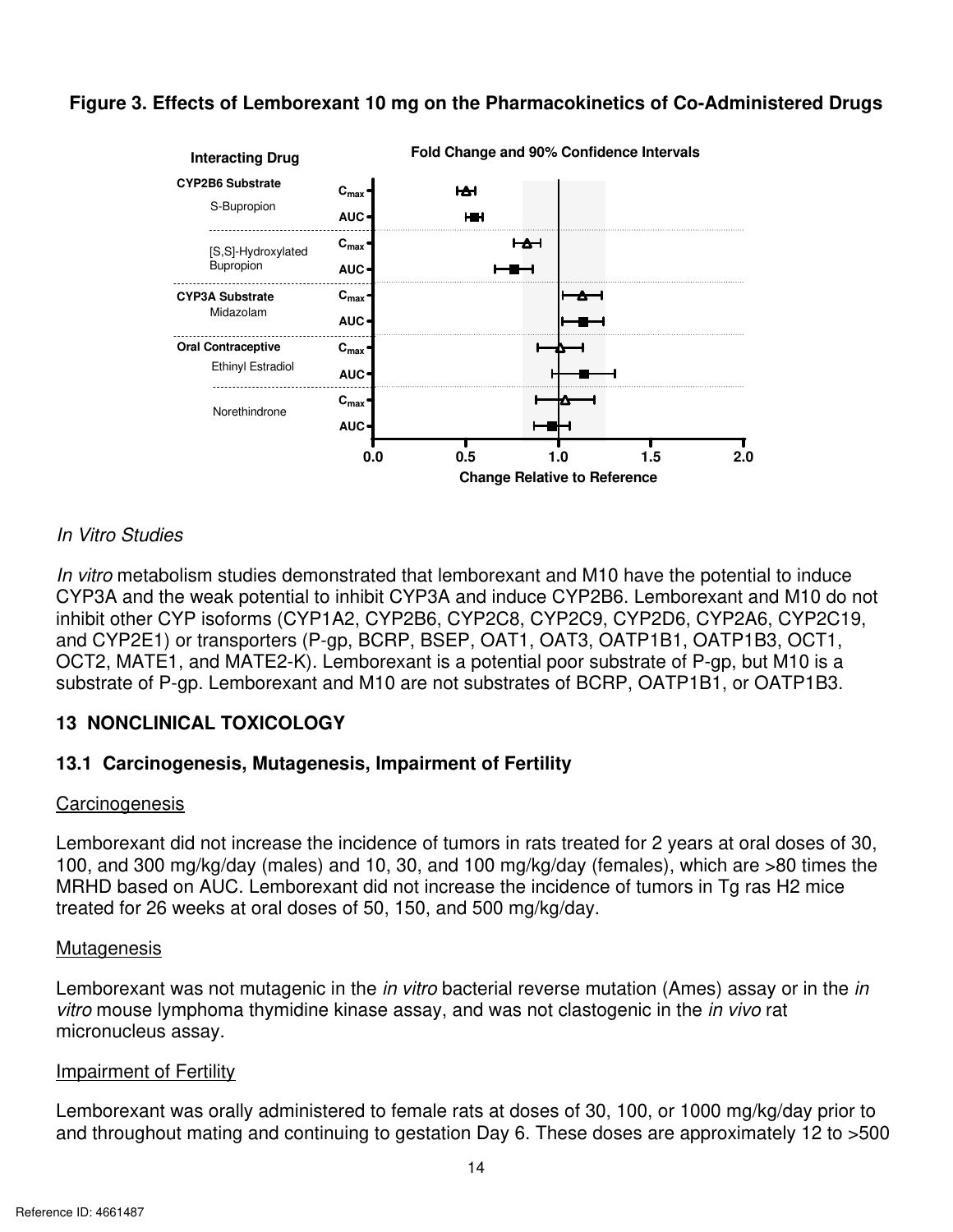zy<br>Were<br>Construction exposure at the NOAEL of 30 mg/kg/day is approximately 12 times the MRHD based on AUC. s the MRHD based on AUC. Irregular estrous cycles and decreased pregnancy rate were<br>erved at 60 times the MRHD based on AUC, and decreased numbers of corpora lutea,<br>antations, and live embryos were observed at >500 times t times the MRHD based on AUC. Irregular estrous cycles and decreased pregnancy rate were observed at 60 times the MRHD based on AUC, and decreased numbers of corpora lutea, implantations, and live embryos were observed at >500 times the MRHD based on AUC. The Lemborexant did not affect fertility when orally administered to male rats at doses of 30, 100, or 1000 mg/kg/day prior to and throughout mating; the highest dose is approximately 138 times the MRHD based on AUC.

# **13.2 Animal Toxicology and/or Pharmacology**

 Lemborexant administered to mice at oral doses of 10 or 30 mg/kg resulted in behavior characteristic of cataplexy when presented with chocolate. Chocolate is a stimulus that has been demonstrated to increase cataplexy occurrences in narcoleptic mice.

# **14 CLINICAL STUDIES**

# **14.1 Controlled Clinical Studies**

 with sleep onset and/or sleep maintenance (Study 1, NCT02952820 and Study 2, NCT02783729). DAYVIGO was evaluated in two clinical trials in patients with insomnia characterized by difficulties

 Study 1 was a 6-month, randomized, double-blind, placebo-controlled, multi-center trial in adult placebo (n=325), DAYVIGO 5 mg (n=323), or DAYVIGO 10 mg (n=323) once nightly. The primary minutes from the time that the patient attempted to sleep until sleep onset. Pre-specified secondary efficacy endpoints for sleep maintenance were change from baseline to end of treatment at 6 months the proportion of time spent asleep per time in bed. sWASO is defined as the minutes of wake from patients age 18 or older who met DSM-5 criteria for insomnia disorder. Patients were randomized to efficacy endpoint was the mean change from baseline to end of treatment at 6 months for logtransformed patient-reported (subjective) sleep onset latency (sSOL), defined as the estimated for patient-reported sleep efficiency (sSEF) and wake after sleep onset (sWASO). sSEF is defined as the onset of sleep until wake time. The primary and pre-specified secondary efficacy endpoints were measured by sleep diary.

 The demographic characteristics of patients in Study 1 were similar across the treatment arms. or African American, 17% Japanese, and 3.5% other; 28% were elderly (≥65 years). Patients had a median age of 55 years (range 18 to 88) and were 68% female, 72% White, 8% Black

 DAYVIGO. In Study 1, DAYVIGO 5 mg and 10 mg demonstrated statistically significant superiority on Examination of subgroups by age, race, and sex did not suggest differences in response to the primary efficacy measure, sSOL, compared to placebo (Table 3). DAYVIGO 5 mg and 10 mg also showed statistically significant superiority in sSEF and sWASO.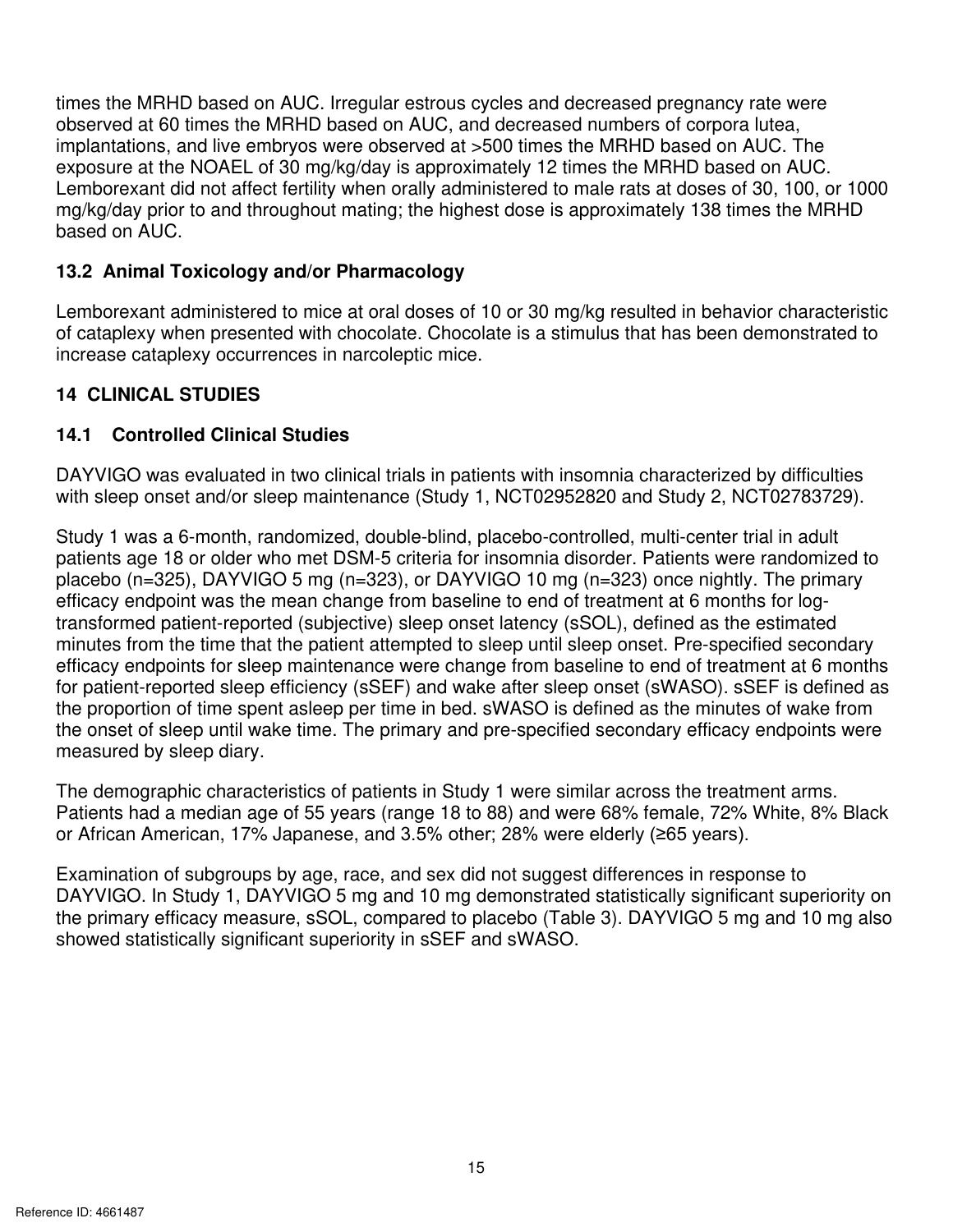zy<br>myster<br>political **Table 3: Primary and Secondary Efficacy Results for Change from Baseline in Sleep Onset and Sleep Maintenance at 6 Months in Patients with Insomnia (Study 1)** 

| <b>Endpoint</b>                    | <b>Treatment</b><br>Group  | <b>Number</b><br>οf<br><b>Patients</b><br><b>ITT</b> | <b>Baseline</b><br>Mean $a$<br>(SD) | Month 6<br>$LS$ Mean <sup>a</sup><br>(SE) | <b>Treatment Effect</b><br>(95% CI) |
|------------------------------------|----------------------------|------------------------------------------------------|-------------------------------------|-------------------------------------------|-------------------------------------|
| <b>Sleep Onset</b>                 | DAYVIGO 5 mg <sup>*</sup>  | 316                                                  | 43.0 (31.5)                         | 20.0(1.1)                                 | 0.7(0.6, 0.8)                       |
| <b>sSOL</b>                        | DAYVIGO 10 mg <sup>*</sup> | 315                                                  | 45.0 (33.4)                         | 19.2(1.1)                                 | 0.7(0.6, 0.8)                       |
| (minutes)                          | Placebo                    | 318                                                  | 45.0 (31.8)                         | 27.3(1.4)                                 | (ratio vs placebo) <sup>b</sup>     |
| <b>Sleep</b>                       | DAYVIGO 5 mg <sup>*</sup>  | 316                                                  | 63.1 (18.2)                         | 75.9(0.9)                                 | 4.5(2.2, 6.9)                       |
| <b>Maintenance</b><br><b>SSEF</b>  | DAYVIGO 10 mg <sup>*</sup> | 315                                                  | 62.0 (17.2)                         | 75.9(0.9)                                 | 4.7(2.4, 7.0)                       |
| (% )                               | Placebo                    | 318                                                  | 61.3 (17.8)                         | 71.4(0.8)                                 | $(%)^c$                             |
| <b>Sleep</b>                       | DAYVIGO 5 mg <sup>*</sup>  | 316                                                  | 132.8 (82.5)                        | 87.9(3.7)                                 | $-17.5(-27.3, -7.6)$                |
| <b>Maintenance</b><br><b>sWASO</b> | DAYVIGO 10 mg <sup>*</sup> | 315                                                  | 136.8 (87.4)                        | 92.7(3.7)                                 | $-12.7(-22.4, -3.0)$                |
| (minutes)                          | Placebo                    | 318                                                  | 132.5 (80.2)                        | 105.3(3.6)                                | $(minutes)^c$                       |

 ITT (intention to treat); sSOL (subjective sleep onset latency); SD (standard deviation); LS (least squares); SE (standard error); CI (unadjusted confidence interval); sSEF (subjective sleep efficiency); sWASO (subjective wake after sleep onset) <sup>a</sup> For the sleep onset sSOL endpoint, the mean refers to geometric mean, which was used due to the approximately log normal distribution of the outcomes; SD for the geometric mean is calculated as GM\*SD (log transformed sSOL); SE for the least squares geometric mean is calculated in the same way as the SD.

<sup>b</sup> For the sleep onset sSOL endpoint, treatment effect refers to the ratio of [Month 6 sSOL / Baseline sSOL] for DAYVIGO versus placebo, such that a smaller ratio corresponds to a greater improvement.

 $\textdegree$ Treatment effect refers to the treatment difference between DAYVIGO versus placebo, such that a larger value for sSEF and smaller value for sWASO correspond to greater improvement.

\* Doses that were statistically significantly superior (p<0.05) to placebo after multiplicity adjustment.

 Study 2 was a 1-month, randomized, double-blind, placebo- and active-controlled, multi-center, parallel-group clinical trial in adult female patients age 55 and older and male patients 65 years and older who met DSM-5 criteria for insomnia disorder. Patients were randomized to placebo (n=208), DAYVIGO 5 mg (n=266) or 10 mg (n=269), or active comparator (n=263) once nightly.

 (PSG) monitoring. LPS was defined as the number of minutes from lights off to the first 10 The primary efficacy endpoint was the mean change in log-transformed latency to persistent sleep (LPS) from baseline to end of treatment (Days 29/30), as measured by overnight polysomnography consecutive minutes of non-wakefulness. The pre-specified secondary efficacy endpoints in Study 2 were the mean change from baseline to end of treatment (Days 29/30) in sleep efficiency (SEF) and wake after sleep onset (WASO) measured by PSG.

**zyxtement arms. Patients had a median age of 63 years (range 55 to 88) and were 86% female, 72% White, 25% Black or African American, and 2% other; 45% were elderly (≥65 years).<br>16<br>ce ID: 4661487**  White, 25% Black or African American, and 2% other; 45% were elderly (≥65 years). The demographic and baseline characteristics of patients in Study 2 were similar across the treatment arms. Patients had a median age of 63 years (range 55 to 88) and were 86% female, 72%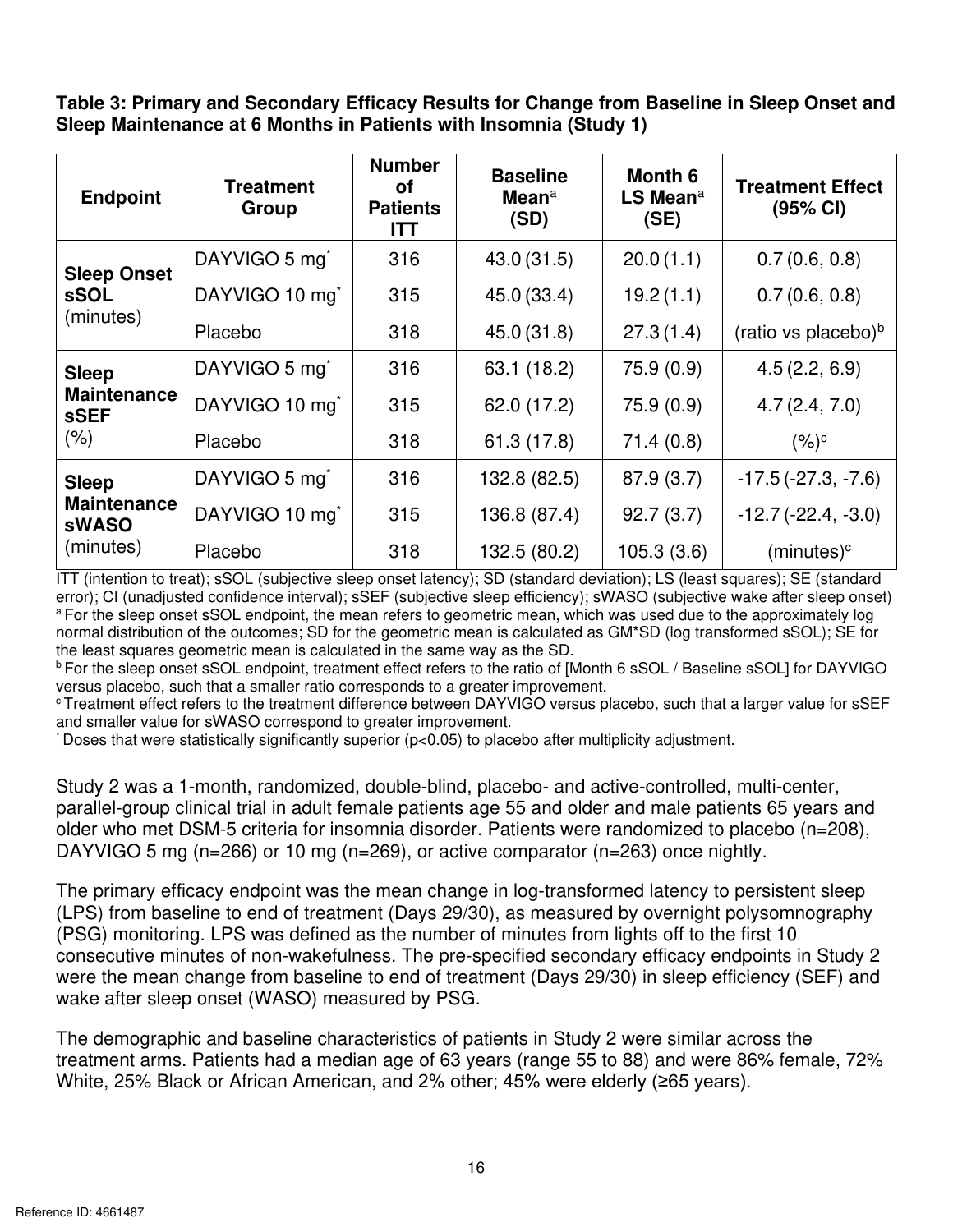$\alpha$  the primary In Study 2, DAYVIGO 5 mg and 10 mg demonstrated statistically significant superiority on the primary **zatistically significant superiority on the primary**<br>DAYVIGO 5 mg and 10 mg demonstrated<br>compared to placebo.<br>**r Change from Baseline in Sleep Onset and** efficacy measure, LPS, compared to placebo (Table 4). DAYVIGO 5 mg and 10 mg demonstrated statistically significant improvement in SEF and WASO compared to placebo.

| <b>Endpoint</b>                   | <b>Treatment Group</b>     | <b>Number</b><br>οf<br><b>Patients</b><br><b>ITT</b> | <b>Baseline</b><br>Mean $a$<br>(SD) | Day 29/30<br>LS Mean <sup>a</sup><br>(SE) | <b>Treatment Effect</b><br>(95% CI) |
|-----------------------------------|----------------------------|------------------------------------------------------|-------------------------------------|-------------------------------------------|-------------------------------------|
| <b>Sleep Onset</b>                | DAYVIGO 5 mg <sup>*</sup>  | 266                                                  | 33.0(27.2)                          | 15.5(0.8)                                 | 0.8(0.7, 0.9)                       |
| <b>LPS</b>                        | DAYVIGO 10 mg <sup>*</sup> | 269                                                  | 33.3(27.2)                          | 14.5(0.7)                                 | 0.7(0.6, 0.8)                       |
| (minutes)                         | Placebo                    | 208                                                  | 33.6(25.9)                          | 20.0(1.1)                                 | (ratio vs. placebo) $\rm^b$         |
| <b>Sleep</b>                      | DAYVIGO 5 mg <sup>*</sup>  | 266                                                  | 68.4 (11.3)                         | 80.7(0.5)                                 | $7.1$ (5.6, 8.5)                    |
| <b>Maintenance</b><br><b>SEF</b>  | DAYVIGO 10 mg <sup>*</sup> | 269                                                  | 67.8 (10.8)                         | 82.7(0.5)                                 | 8.0(6.6, 9.5)                       |
| (% )                              | Placebo                    | 208                                                  | 68.9 (9.6)                          | 74.6 (0.6)                                | $(%)^c$                             |
| <b>Sleep</b>                      | DAYVIGO 5 mg <sup>*</sup>  | 266                                                  | 113.4(39.0)                         | 68.3(2.2)                                 | $-24.0$ $(-30.0, -18.0)$            |
| <b>Maintenance</b><br><b>WASO</b> | DAYVIGO 10 mg <sup>*</sup> | 269                                                  | 114.8(40.0)                         | 66.9 (2.2)                                | $-25.3(-31.4, -19.3)$               |
| (minutes)                         | Placebo                    | 208                                                  | 111.7(37.2)                         | 92.2(2.5)                                 | $(minutes)^c$                       |

**Table 4: Primary and Secondary Efficacy Results for Change from Baseline in Sleep Onset and Sleep Maintenance at 1 Month in Patients with Insomnia (Study 2)** 

 ITT (intention to treat); LPS (latency to persistent sleep); SD (standard deviation); LS (least squares); SE (standard error); CI (unadjusted confidence interval); SEF (sleep efficiency); WASO (wake after sleep onset)

<sup>a</sup>For the sleep onset LPS endpoint, the mean refers to geometric mean, which was used due to the approximately log normal distribution of the outcomes; SD for the geometric mean is calculated as GM\*SD (log transformed LPS); SE for the least squares geometric mean is calculated in the same way as the SD.

<sup>b</sup> For the LPS endpoint, treatment effect refers to the ratio of [Day 29/30 LPS / Baseline LPS] for DAYVIGO versus placebo, such that a smaller ratio corresponds to a greater improvement.

 $\rm ^c$  Treatment effect refers to the treatment difference between DAYVIGO versus placebo, such that a larger value for SEF and smaller value for WASO correspond to greater improvement.

\* Doses that were statistically significantly superior (p<0.05) to placebo after multiplicity adjustment.

The effects of DAYVIGO at the beginning of treatment were generally consistent with later timepoints.

# **14.2 Special Safety Studies**

# Middle of the Night Safety

**zy an alaxia meter.** Nightlime dosing of DAT video<br>neasured by body sway area) at 4 hours as active-controlled trial in healthy female subjects ≥55 years or male subjects ≥65 years. Postural assessed following a scheduled awakening 4 hours after the start of the 8-hour time in bed. Postural 5 mg and 10 mg resulted in impairment of balance (measured by body sway area) at 4 hours as The effect of DAYVIGO on middle of the night safety was evaluated in a randomized, placebo- and stability, the ability to awaken in response to a sound stimulus, and attention and memory were stability was measured by assessing body sway using an ataxia meter. Nighttime dosing of DAYVIGO compared to placebo.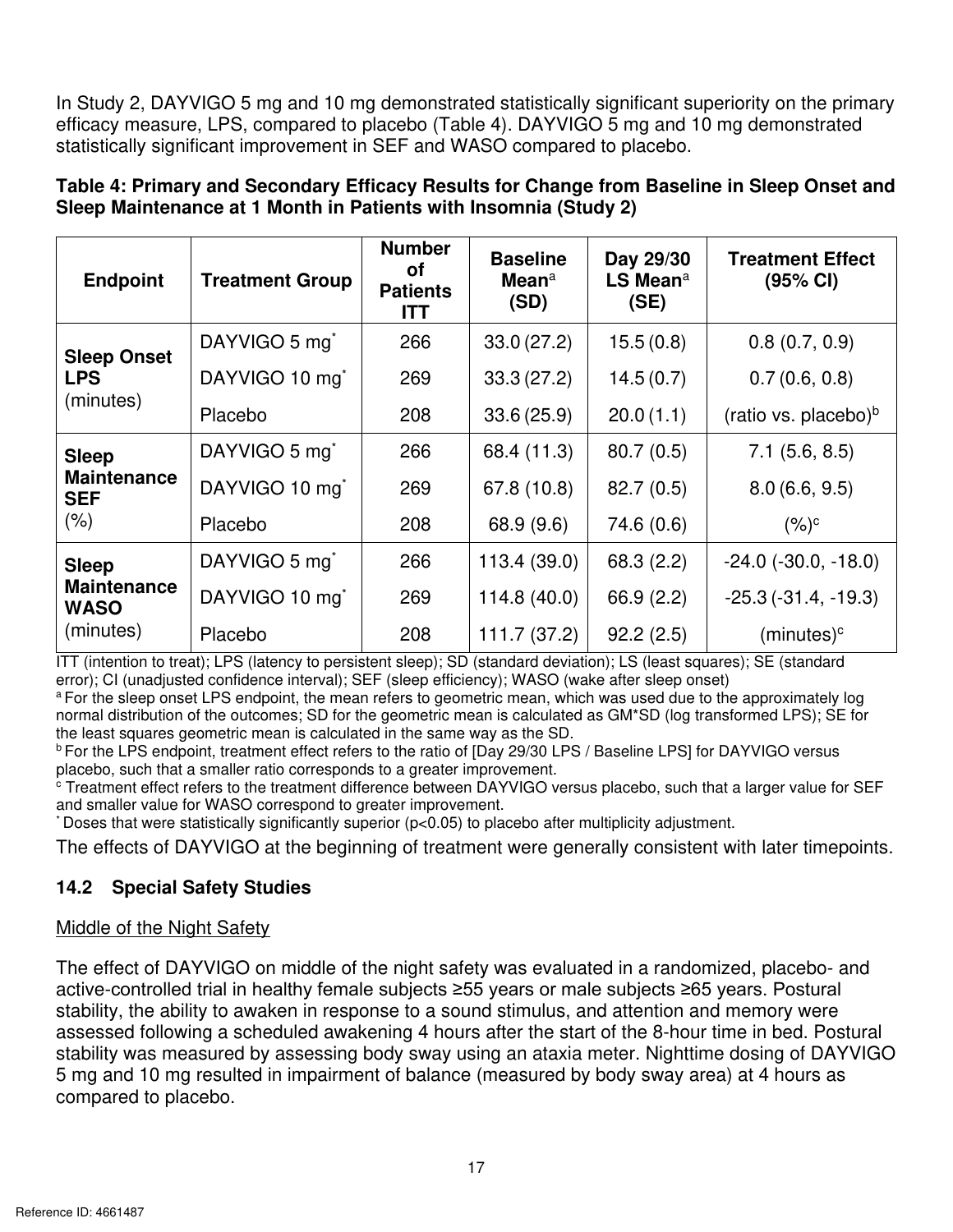$\vec{r}$  (5 mg or 10 mg) and placebo on ability to awaken to sound. The ability to awaken to sound in the middle of the night was assessed using an audiometer that delivered 1000 Hz tones up to 105 dB. There were no meaningful differences between DAYVIGO

 after middle of the night awakening (4 hours postdose) in subjects receiving DAYVIGO 5 mg or 10 A computerized performance assessment battery was administered to assess attention and memory mg. DAYVIGO was associated with dose-dependent worsening on measures of attention and memory as compared to placebo.

 attention and memory impairment. Patients should be cautioned about the potential for middle of the night postural instability, as well as

# Effects on Next-day Postural Stability and Memory

The effects of DAYVIGO on next day postural stability and memory were evaluated in two randomized, placebo- and active-controlled trials in healthy subjects and insomnia patients age 55 and older.

 There were no meaningful differences between DAYVIGO (5 mg or 10 mg) and placebo on next-day postural stability or memory compared to placebo.

# Effects on Driving

 approximately 9 hours after dosing in 24 healthy elderly subjects (≥65 years, median age 67 years; 14 men, 10 women) and 24 adult subjects (median age 49 years; 12 men, 12 women). The primary driving ability was impaired in some subjects taking 10 mg DAYVIGO. A randomized, double-blind, placebo- and active-controlled, four-period crossover study evaluated the effects of nighttime administration of DAYVIGO on next-morning driving performance driving performance outcome measure was change in Standard Deviation of Lateral Position (SDLP). Testing was conducted after one night (a single dose) and after eight consecutive nights of treatment with DAYVIGO. Although DAYVIGO at doses of 5 mg and 10 mg did not cause statistically significant impairment in next-morning driving performance in adult or elderly subjects (compared with placebo),

Patients using the 10 mg dose should be cautioned about the potential for next-morning driving impairment because there is individual variation in sensitivity to DAYVIGO.

# Rebound Insomnia

 DAYVIGO was not associated with rebound insomnia following treatment discontinuation. Rebound insomnia was assessed by comparing sleep diary-recorded sSOL and sWASO from the screening period to the two weeks following treatment discontinuation in both Studies 1 and 2. Analyses of group means and the proportion of patients with rebound insomnia suggest that

# Withdrawal Effects

podiazepine Withdrawal Symptom Questionnaire<br>who received DAYVIGO 5 mg or 10 mg. There<br>VIGO discontinuation at either dose. was no evidence of withdrawal effects following DAYVIGO discontinuation at either dose. In 12-month and 1-month controlled safety and efficacy trials (Studies 1 and 2, respectively), withdrawal effects were assessed by the Tyrer Benzodiazepine Withdrawal Symptom Questionnaire following discontinuation from study drug in patients who received DAYVIGO 5 mg or 10 mg. There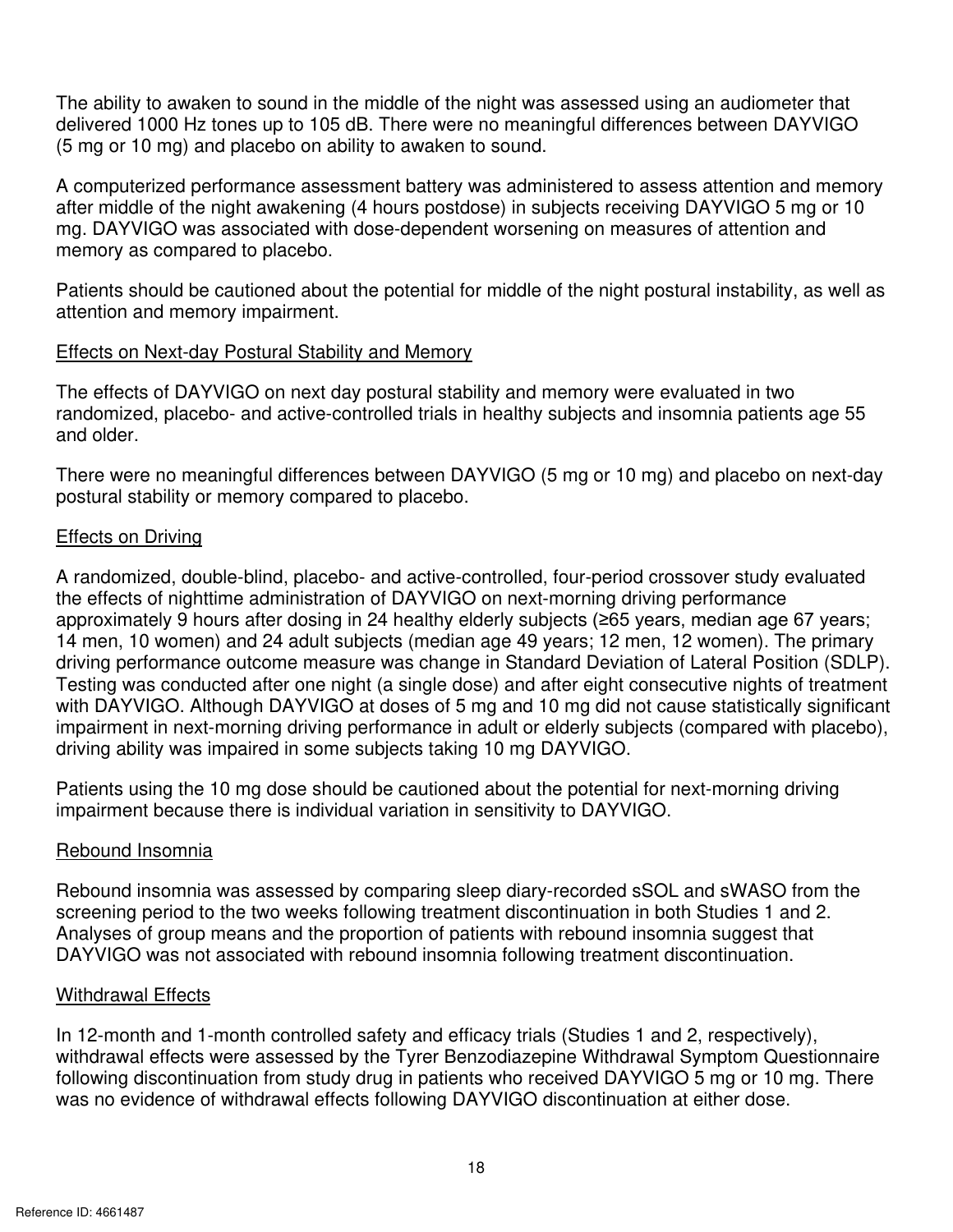# **16 HOW SUPPLIED/STORAGE AND HANDLING**

#### $16.1$ **16.1 How Supplied**

DAYVIGO tablets are available as:

 "LЄM" on the other side. • 5 mg, pale yellow, round, biconvex, film-coated tablets, and debossed with "5" on one side and

NDC 62856-405-30, bottle of 30 with child-resistant closure

NDC 62856-405-90, bottle of 90 with child-resistant closure

 "LЄM" on the other side. • 10 mg, orange, round, biconvex, film-coated tablets, and debossed with "10" on one side and

NDC 62856-410-30, bottle of 30 with child-resistant closure

NDC 62856-410-90, bottle of 90 with child-resistant closure

# **16.2 Storage and Handling**

*z*<sub>2</sub><sup>o</sup>C (59°F and 86°F)<br>*i*e). Store at 20°C to 25°C (68°F to 77°F), excursions permitted between 15°C and 30°C (59°F and 86°F) [See USP Controlled Room Temperature].

# **17 PATIENT COUNSELING INFORMATION**

Advise the patient to read the FDA-approved patient labeling (Medication Guide).

# *Administration Instructions*

Advise patients to take DAYVIGO only when preparing for or getting into bed and only if they can stay in bed for a full night (at least 7 hours) before being active again *[see Dosage and Administration (2.1*)*]*.

 Advise patients that the effect of DAYVIGO may be delayed if taken with or soon after a meal *[see Dosage and Administration (2.1), Clinical Pharmacology (12.3)]*.

# *CNS Depressant Effects and Daytime Impairment*

 alertness. Advise patients that increased drowsiness may increase the risk of falls in some patients Advise patients that DAYVIGO can impair daytime wakefulness even when used as prescribed. The risk of daytime impairment is increased if DAYVIGO is taken with less than a full night of sleep remaining or if a higher than recommended dose is taken. If DAYVIGO is taken in these circumstances, caution patients against driving and other activities requiring complete mental *[see Warnings and Precautions (5.1)].*

#### *Sleep Paralysis, Hypnagogic/Hypnopompic Hallucinations, and Cataplexy-Like Symptoms*

**zion and Sharest Paralysis, Hypnagogic/Hypnopompic Hallucinations, and Cataplexy-Like Symptoms**<br>Advise patients and their families that DAYVIGO may cause sleep paralysis, which is an inability to<br>move or speak for several Advise patients and their families that DAYVIGO may cause sleep paralysis, which is an inability to move or speak for several minutes during sleep-wake transitions, despite being aware of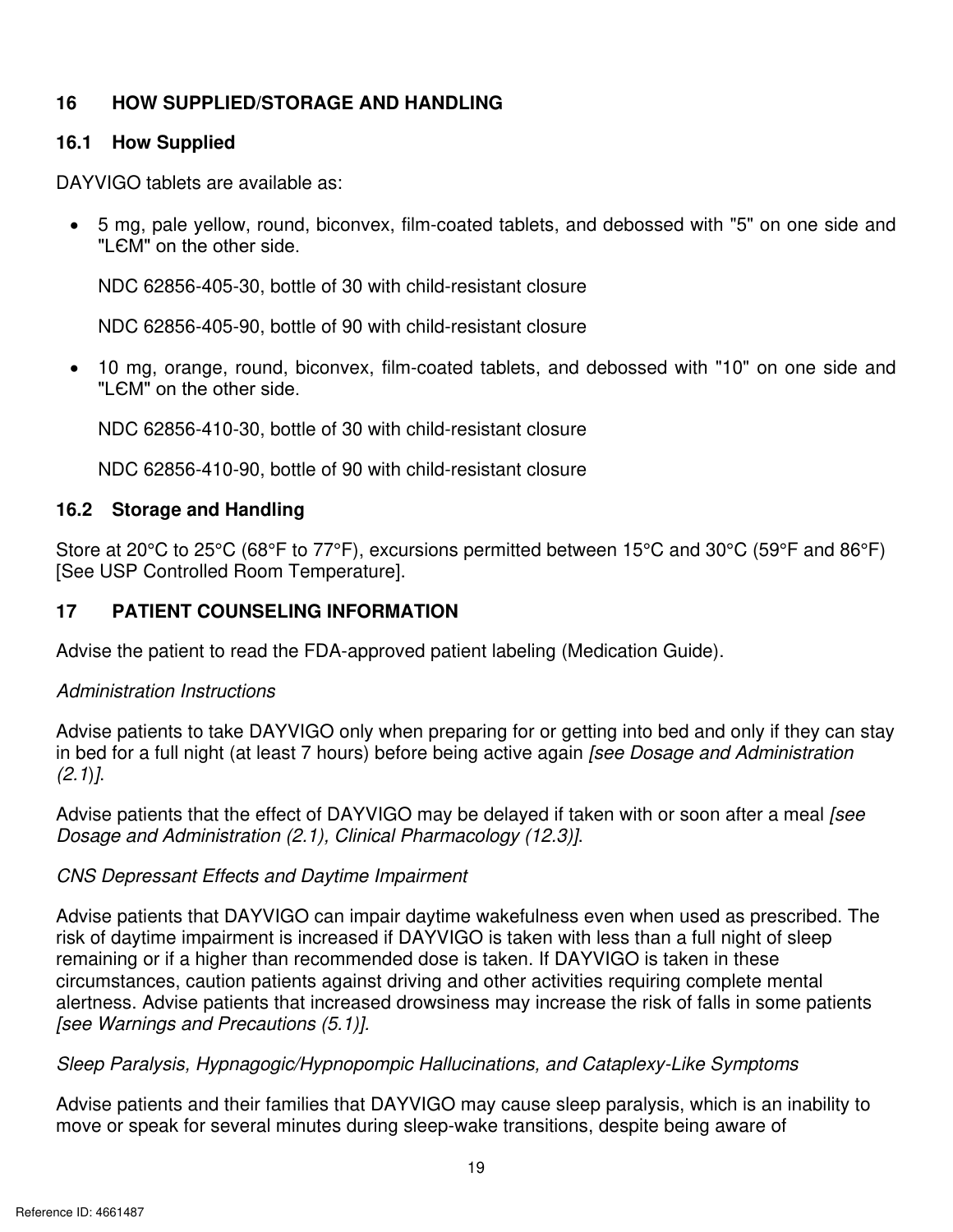zeptions:<br>Ceptions: *zyputhing perceptions* surroundings; hypnagogic/hypnopompic hallucinations, including vivid and disturbing perceptions; and symptoms similar to mild cataplexy *[see Warnings and Precautions (5.2)].* 

# *Complex Sleep Behaviors*

 Instruct patients and their families that DAYVIGO may cause complex sleep behaviors, including sleep-walking, sleep-driving, preparing and eating food, making phone calls, or having sex while not being fully awake. Tell patients to discontinue DAYVIGO and notify their healthcare provider immediately if they develop any of these symptoms *[see Warnings and Precautions (5.3)].* 

#### *Worsening of Depression/Suicidal Ideation*

 Tell patients to report any worsening of depression or suicidal thoughts immediately *[see Warnings and Precautions (5.4)]. Pregnancy* 

 Advise patients that there is a pregnancy exposure registry that monitors pregnancy outcomes in women exposed to DAYVIGO during pregnancy *[see Use in Specific Populations (8.1)].* 

#### *Concomitant Medications*

Ask patients about alcohol consumption, medicines they are taking, and drugs they may be taking without a prescription. Advise patients not to consume alcohol in combination with DAYVIGO *[see Drug Interactions (7.1), Clinical Pharmacology (12.3)].* 

# *Tolerance, Abuse, and Dependence*

 Tell patients not to increase the dose of DAYVIGO on their own, and to inform you if they believe the drug "does not work" *[see Drug Abuse and Dependence (9)].*

Distributed by: Eisai Inc. Woodcliff Lake, NJ 07677 DAYVIGO™ is a trademark of Eisai R&D Management Co., Ltd. and is licensed to Eisai Inc.

© 2020 Eisai Inc.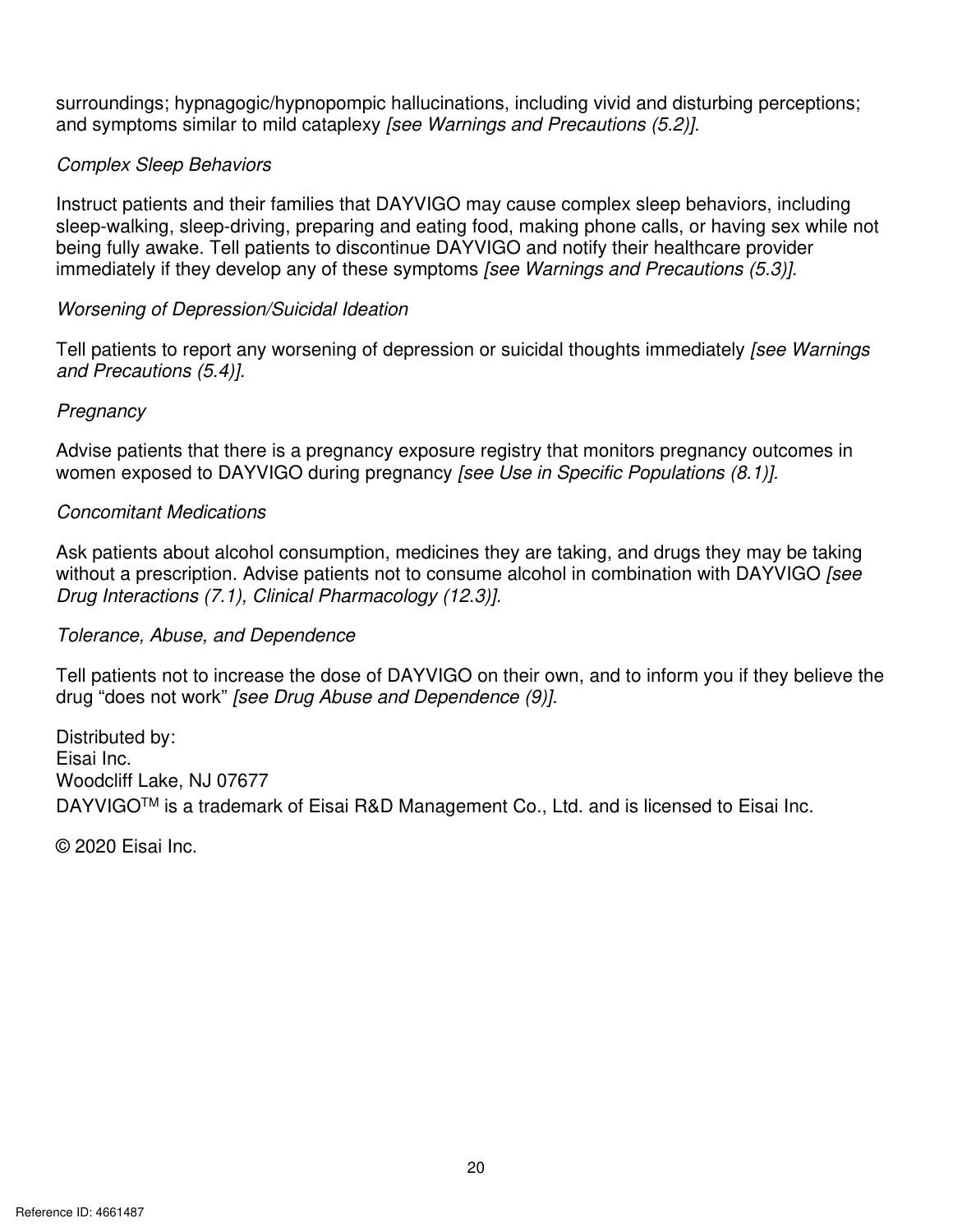|           | <b>MEDICATION GUIDE</b>                                                                                                                                                                                   |
|-----------|-----------------------------------------------------------------------------------------------------------------------------------------------------------------------------------------------------------|
|           | DAYVIGO™ (daye-vi'-goe)                                                                                                                                                                                   |
|           | (lemborexant)                                                                                                                                                                                             |
|           | tablets, for oral use, CIV                                                                                                                                                                                |
|           | What is the most important information I should know about DAYVIGO?                                                                                                                                       |
|           | DAYVIGO may cause serious side effects including:                                                                                                                                                         |
|           | Decreased awareness and alertness. The morning after you take DAYVIGO, your ability to drive safely and think                                                                                             |
|           | clearly may be decreased. You may also have sleepiness during the day.                                                                                                                                    |
|           | Do not take more DAYVIGO than prescribed.<br>$\circ$                                                                                                                                                      |
|           | Do not take DAYVIGO unless you are able to stay in bed for a full night (at least 7 hours) before you must be<br>$\circ$                                                                                  |
|           | active again.                                                                                                                                                                                             |
|           | Take DAYVIGO right before going to bed.<br>$\circ$<br>See "What are the possible side effects of DAYVIGO?" for more information about side effects.                                                       |
|           | <b>What is DAYVIGO?</b>                                                                                                                                                                                   |
|           |                                                                                                                                                                                                           |
|           | DAYVIGO is a prescription medicine for adults who have trouble falling or staying asleep (insomnia).                                                                                                      |
|           | It is not known if DAYVIGO is safe and effective in children under the age of 18 years.                                                                                                                   |
|           | DAYVIGO is a federally controlled substance (CIV) because it can be abused or cause dependence. Keep DAYVIGO in a                                                                                         |
|           | safe place to prevent misuse and abuse. Selling or giving away DAYVIGO may harm others and is against the law. Tell                                                                                       |
|           | your doctor if you have ever abused or have been dependent on alcohol, prescription medicines or street drugs.                                                                                            |
|           | Who should not take DAYVIGO?                                                                                                                                                                              |
|           | Do not take DAYVIGO if you fall asleep often at unexpected times (narcolepsy).                                                                                                                            |
|           | Before taking DAYVIGO, tell your healthcare provider about all of your medical conditions, including if you:                                                                                              |
| $\bullet$ | have a history of depression, mental illness, or suicidal thoughts.                                                                                                                                       |
| $\bullet$ | have a history of drug or alcohol abuse or addiction.                                                                                                                                                     |
| $\bullet$ | have a history of a sudden onset of muscle weakness (cataplexy).                                                                                                                                          |
| $\bullet$ | have a history of daytime sleepiness.                                                                                                                                                                     |
| $\bullet$ | have lung problems or breathing problems, including sleep apnea.                                                                                                                                          |
| $\bullet$ | have liver problems.                                                                                                                                                                                      |
| $\bullet$ | are pregnant or plan to become pregnant. It is not known if DAYVIGO can harm your unborn baby.                                                                                                            |
|           | Pregnancy Registry: There is a pregnancy registry for women who are exposed to DAYVIGO during pregnancy. The                                                                                              |
|           | purpose of this registry is to collect information about the health of you and your baby. For more information or to                                                                                      |
|           | participate in the registry, call 1-888-274-2378. Talk with your healthcare provider about the risk to your unborn baby                                                                                   |
|           | if you take DAYVIGO during pregnancy.                                                                                                                                                                     |
| $\bullet$ | are breastfeeding or plan to breastfeed. It is not known if DAYVIGO passes into your breast milk. Talk to your                                                                                            |
|           | healthcare provider about the best way to feed your baby during treatment with DAYVIGO.<br>Tell your healthcare provider about all of the medicines you take, including prescription and over-the-counter |
|           | medicines, vitamins and herbal supplements.                                                                                                                                                               |
|           | Taking DAYVIGO with certain other medicines can cause serious side effects. DAYVIGO may affect the way other                                                                                              |
|           | medicines work and other medicines may affect the way DAYVIGO works.                                                                                                                                      |
| $\bullet$ | Do not take DAYVIGO with other medicines that can make you sleepy unless your healthcare provider tells                                                                                                   |
|           | you to.                                                                                                                                                                                                   |
| $\bullet$ | Know the medicines you take. Keep a list of your medicines with you to show your healthcare provider and                                                                                                  |
|           | pharmacist each time you get a new medicine.                                                                                                                                                              |
|           | How should I take DAYVIGO?                                                                                                                                                                                |
|           | Take DAYVIGO exactly as your healthcare provider tells you to take it.                                                                                                                                    |
| $\bullet$ | Only take DAYVIGO one time each night, right before going to bed.                                                                                                                                         |
| $\bullet$ | Only take DAYVIGO when you can stay in bed for a full night (at least 7 hours).                                                                                                                           |
| $\bullet$ | DAYVIGO may take longer to work if you take it with or soon after a meal.                                                                                                                                 |
| $\bullet$ | Do not increase your dose of DAYVIGO without talking to your healthcare provider first. Call your healthcare provider                                                                                     |
|           | if your insomnia (sleep problem) worsens or is not improved within 7 to 10 days. This may mean that there is another                                                                                      |
|           | condition causing your sleep problem.                                                                                                                                                                     |
| $\bullet$ | If you take too much DAYVIGO, call your healthcare provider or go to the nearest hospital emergency room right                                                                                            |
|           | away.<br>atal culcilla del din a DAVVIOOO                                                                                                                                                                 |

**What should I avoid while taking DAYVIGO?** 

 • **Do not drink alcohol** while taking DAYVIGO. It can increase your chances of getting serious side effects.